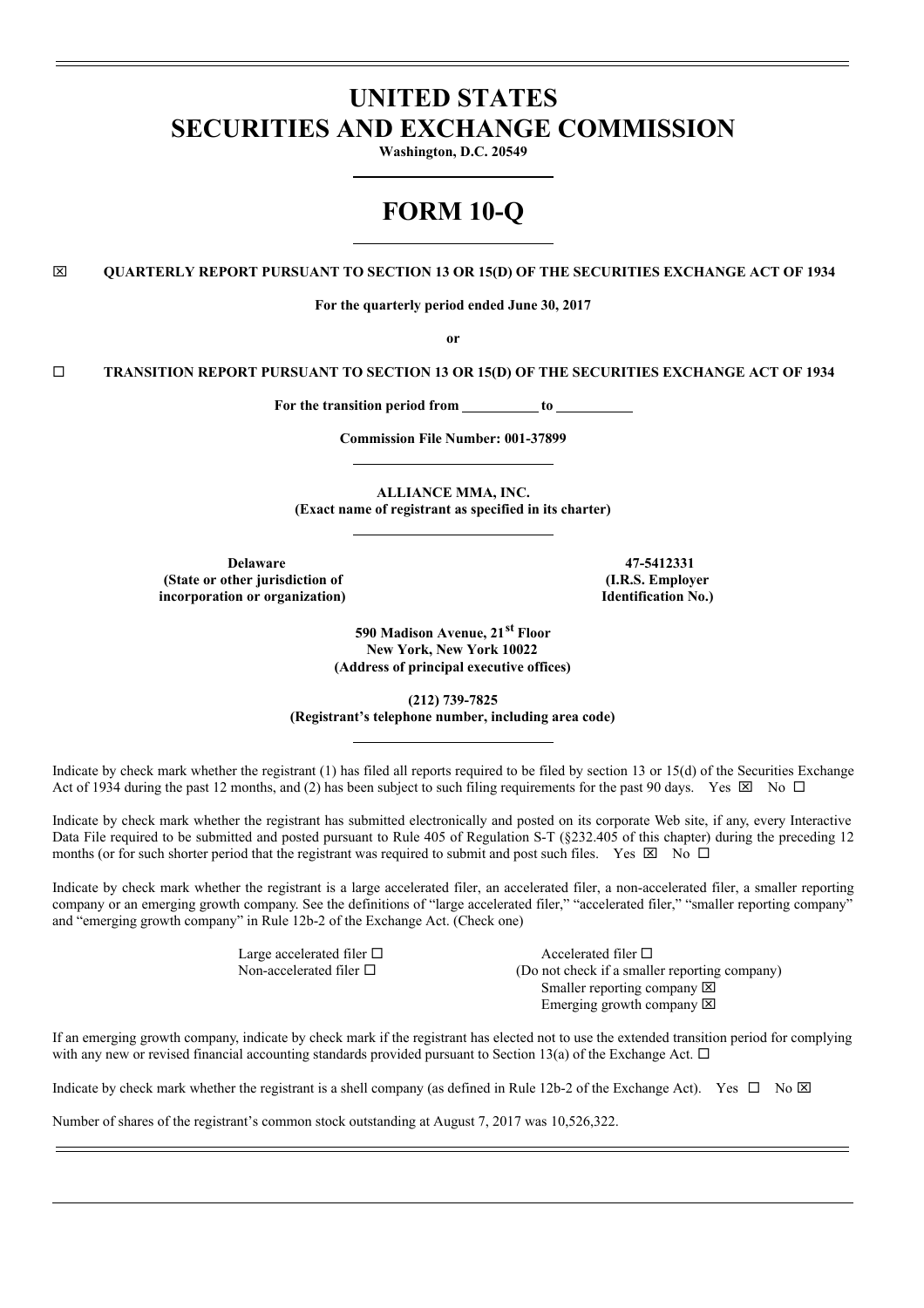## **Alliance MMA, Inc. Form 10-Q - Quarterly Report**

## **For the Quarter Ended June 30, 2017**

## **TABLE OF CONTENTS**

|                     |                                                                                                      | Page           |
|---------------------|------------------------------------------------------------------------------------------------------|----------------|
|                     | <b>PART I - FINANCIAL INFORMATION</b>                                                                | 3              |
| Item 1.             | <b>Financial Statements (Unaudited)</b>                                                              | 3              |
|                     | Condensed Consolidated Balance Sheets as of June 30, 2017 and December 31, 2016                      | 3              |
|                     | Condensed Consolidated Statements of Operations - Three and Six Months Ended June 30, 2017 and 2016  | $\overline{4}$ |
|                     | Condensed Consolidated Statement of Changes in Stockholders' Equity – Six Months Ended June 30, 2017 | 5              |
|                     | Condensed Consolidated Statements of Cash Flows - Six Months Ended June 30, 2017 and 2016            | 6              |
|                     | <b>Notes to Condensed Consolidated Financial Statements</b>                                          | $\overline{7}$ |
| Item 2.             | Management's Discussion and Analysis of Financial Condition and Results of Operations                | 17             |
| Item <sub>3</sub> . | Quantitative and Qualitative Disclosures About Market Risk (Not Applicable)                          | 21             |
| Item 4.             | <b>Controls and Procedures</b>                                                                       | 22             |
|                     | <b>PART II - OTHER INFORMATION</b>                                                                   | 23             |
| Item 1.             | <b>Legal Proceedings</b>                                                                             | 23             |
| Item 1A.            | <b>Risk Factors</b>                                                                                  | 23             |
| Item 2.             | Unregistered Sales of Equity Securities and Use of Proceeds (Not Applicable)                         | 23             |
| Item 3.             | Defaults Upon Senior Securities (Not Applicable)                                                     | 23             |
| Item 4.             | Mine Safety Disclosures (Not Applicable)                                                             | 23             |
| Item 5.             | Other Information (Not Applicable)                                                                   | 23             |
| Item 6.             | <b>Exhibits</b>                                                                                      | 24             |
| <b>Signatures</b>   |                                                                                                      | 25             |
|                     |                                                                                                      |                |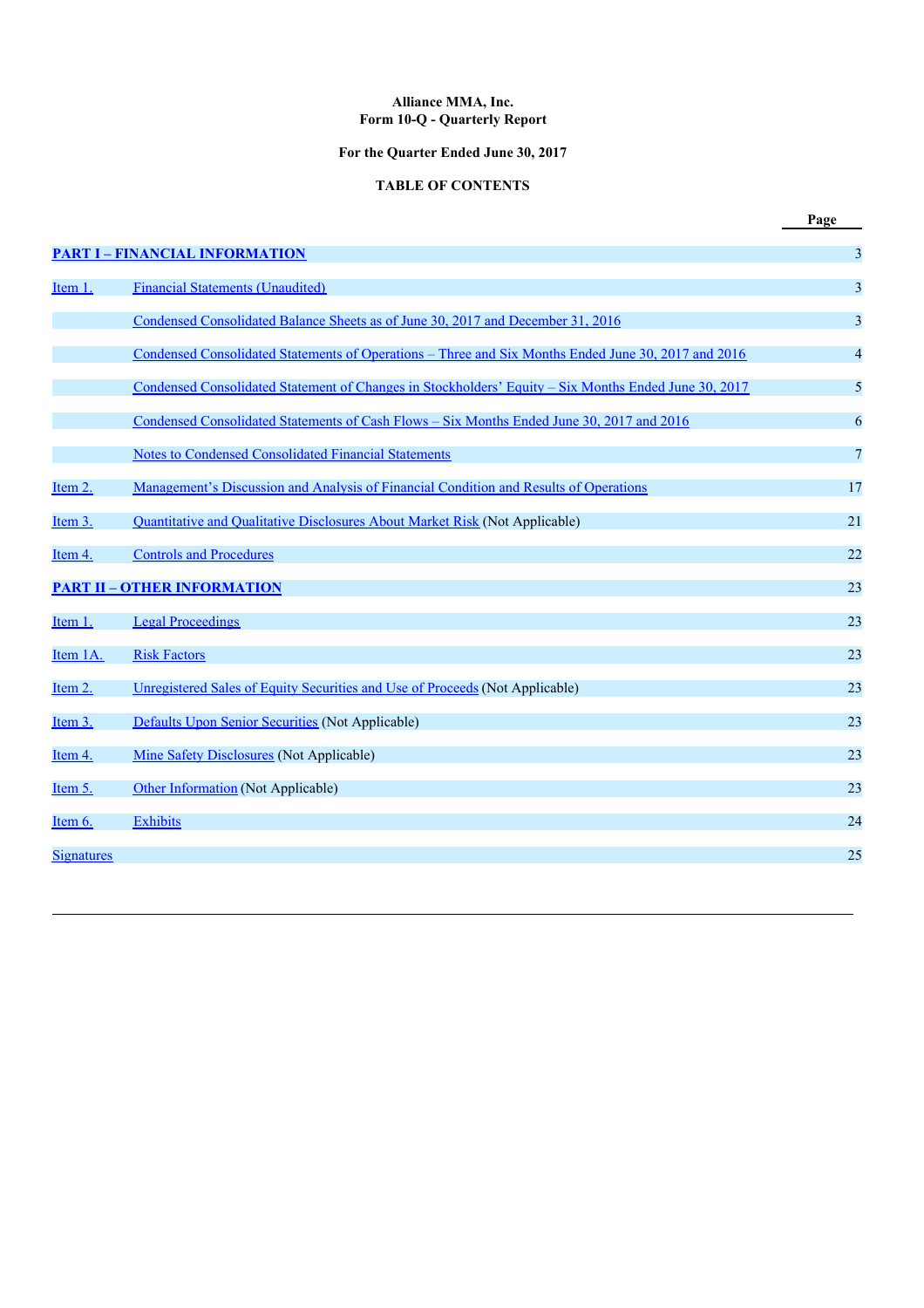## **PART I—FINANCIAL INFORMATION**

## **Item 1. Financial Statements**

## **Alliance MMA, Inc. Condensed Consolidated Balance Sheets** *(Unaudited)*

|                                                                                                                 |               | <b>June 30,</b><br>2017 |               | December 31,<br>2016 |
|-----------------------------------------------------------------------------------------------------------------|---------------|-------------------------|---------------|----------------------|
| <b>ASSETS</b>                                                                                                   |               |                         |               |                      |
| Current assets:                                                                                                 |               |                         |               |                      |
| Cash                                                                                                            | <sup>\$</sup> | 1,106,510               | <sup>\$</sup> | 4,678,473            |
| Accounts receivable, net of allowance for doubtful accounts of \$0 as of June 30, 2017 and<br>December 31, 2016 |               | 320,754                 |               | 8,450                |
| Prepaid expenses                                                                                                |               | 103,750                 |               | 134,852              |
| Total current assets                                                                                            |               | 1,531,014               |               | 4,821,775            |
|                                                                                                                 |               |                         |               |                      |
| Property and equipment, net                                                                                     |               | 192,475                 |               | 122,312              |
| Intangible assets, net                                                                                          |               | 6,944,478               |               | 5,780,213            |
| Goodwill                                                                                                        |               | 4,640,116               |               | 3,271,815            |
| <b>Total</b> assets                                                                                             | \$            | 13,308,083              | \$            | 13,996,115           |
| <b>LIABILITIES AND STOCKHOLDERS' EQUITY</b>                                                                     |               |                         |               |                      |
| Current liabilities:                                                                                            |               |                         |               |                      |
| Accounts payable and accrued liabilities                                                                        | \$            | 907,407                 | \$            | 284,361              |
| <b>Total liabilities</b>                                                                                        |               | 907,407                 |               | 284,361              |
| Commitments and contingencies                                                                                   |               |                         |               |                      |
| Stockholders' equity:                                                                                           |               |                         |               |                      |
| Preferred stock, \$.001 par value; 5,000,000 shares authorized and no shares issued and outstanding             |               |                         |               |                      |
| Common stock, \$.001 par value; 45,000,000 shares authorized at June 30, 2017 and December 31,                  |               |                         |               |                      |
| 2016; 10,376,322 and 9,022,308 shares issued and outstanding, respectively                                      |               | 10,376                  |               | 9.022                |
| Additional paid-in capital                                                                                      |               | 21,610,058              |               | 18,248,582           |
| Accumulated deficit                                                                                             |               | (9,219,758)             |               | (4,545,850)          |
| Total stockholders' equity                                                                                      |               | 12,400,676              |               | 13,711,754           |
| Total liabilities and stockholders' equity                                                                      |               | 13,308,083              | \$            | 13,996,115           |
|                                                                                                                 |               |                         |               |                      |

*The accompanying notes are an integral part of these unaudited condensed consolidated financial statements.*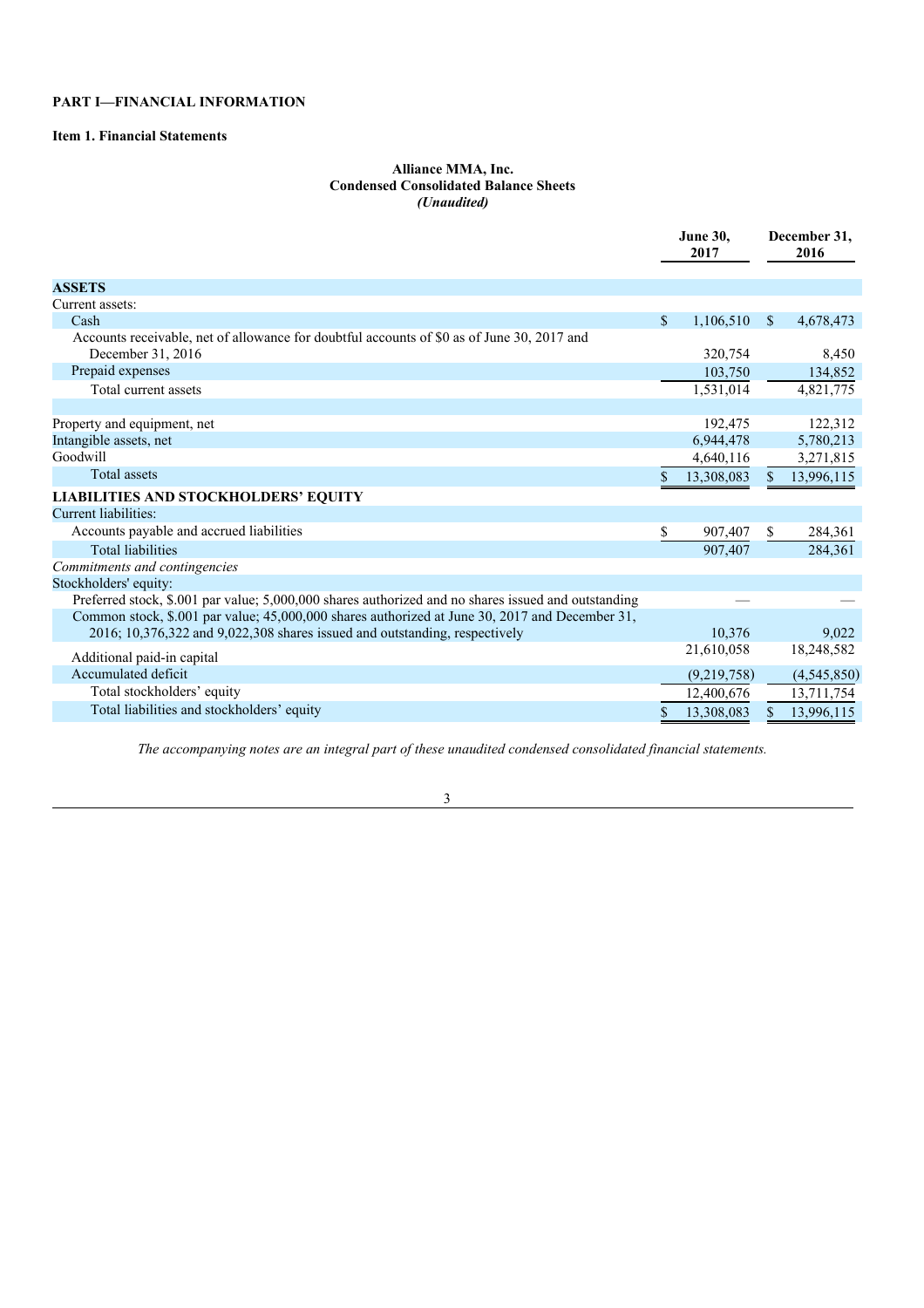## **Alliance MMA, Inc. Condensed Consolidated Statements of Operations** *(Unaudited)*

|                                                                                  | <b>Three Months Ended</b><br><b>June 30,</b> |             |    | <b>Six Months Ended</b><br><b>June 30,</b> |  |             |              |             |
|----------------------------------------------------------------------------------|----------------------------------------------|-------------|----|--------------------------------------------|--|-------------|--------------|-------------|
|                                                                                  |                                              | 2017        |    | 2016                                       |  | 2017        |              | 2016        |
| Revenue, net                                                                     |                                              | 1,114,380   | S. |                                            |  | 1,869,210   | <sup>S</sup> |             |
| Cost of revenue                                                                  |                                              | 635,910     |    |                                            |  | 1,106,482   |              |             |
| Gross profit                                                                     |                                              | 478,470     |    |                                            |  | 762,728     |              |             |
| Operating expenses:                                                              |                                              |             |    |                                            |  |             |              |             |
| General and administrative                                                       |                                              | 2,516,330   |    | 2,622,254                                  |  | 4,741,734   |              | 2,636,530   |
| Professional and consulting fees                                                 |                                              | 266,159     |    | 80,000                                     |  | 694,447     |              | 182,411     |
| Total operating expenses                                                         |                                              | 2,782,489   |    | 2,702,254                                  |  | 5,436,181   |              | 2,818,941   |
| Loss from operations                                                             |                                              | (2,304,019) |    | (2,702,254)                                |  | (4,673,453) |              | (2,818,941) |
| Other expense                                                                    |                                              | 56          |    |                                            |  | 455         |              |             |
| Loss before provision for income taxes                                           |                                              | (2,304,075) |    | (2,702,254)                                |  | (4,673,908) |              | (2,818,941) |
| Provision for income taxes                                                       |                                              |             |    |                                            |  |             |              |             |
| Net loss                                                                         |                                              | (2,304,075) |    | (2,702,254)                                |  | (4,673,908) |              | (2,818,941) |
| Net loss per share, basic and diluted                                            |                                              | (0.24)      |    | (0.51)                                     |  | (0.50)      |              | (0.53)      |
| Weighted average shares used to compute net loss per share, basic<br>and diluted |                                              | 9,510,460   |    | 5,289,136                                  |  | 9,400,339   |              | 5,289,136   |

*The accompanying notes are an integral part of these unaudited condensed consolidated financial statements.*

## 4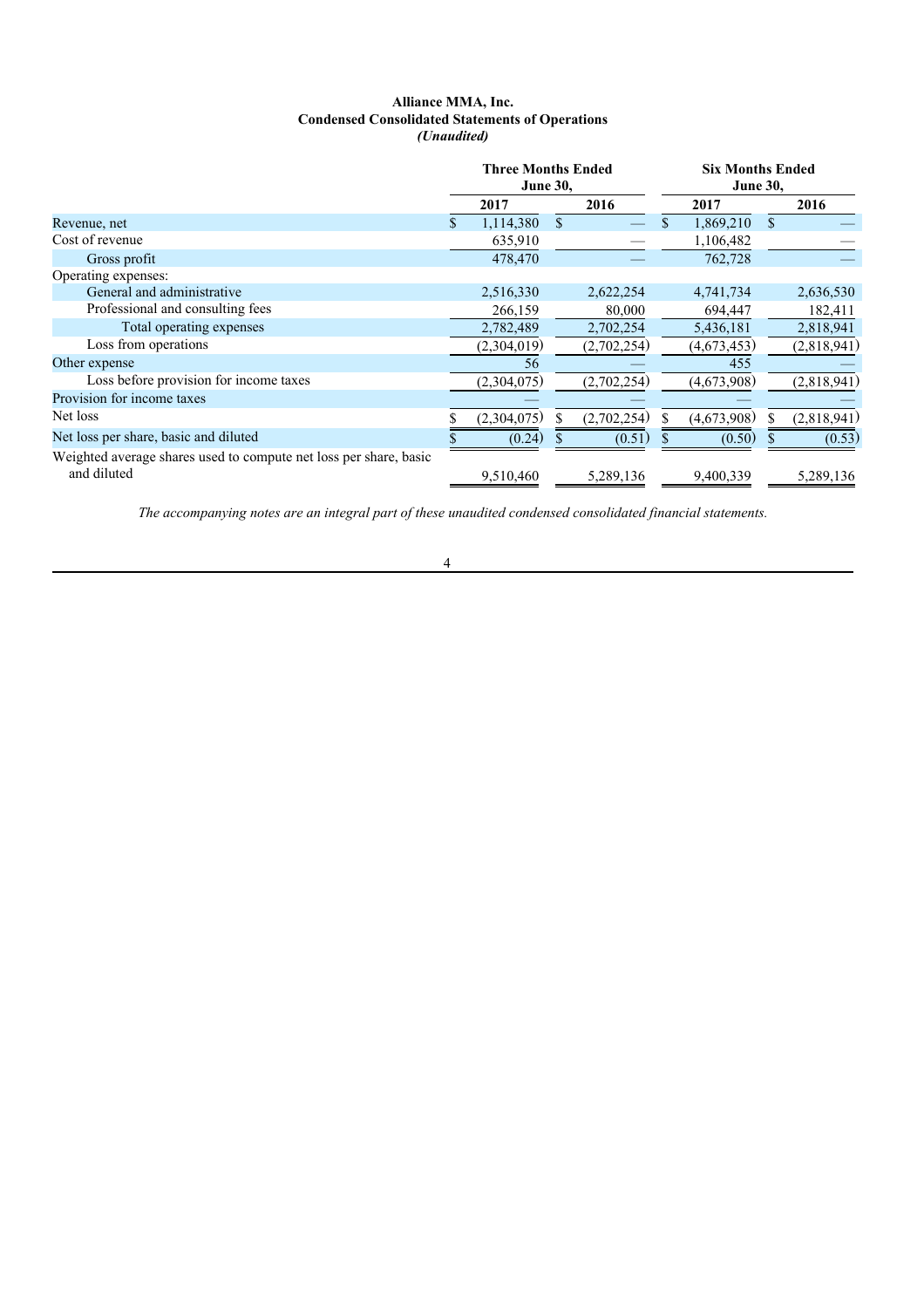## **Alliance MMA, Inc. Condensed Consolidated Statement of Changes In Stockholders' Equity** *(Unaudited)*

|                                                                                                     |               | <b>Preferred Stock</b> | <b>Common Stock</b> |                          | <b>Additional</b><br>Paid-in | <b>Total</b><br>Stockholders'         |                  |
|-----------------------------------------------------------------------------------------------------|---------------|------------------------|---------------------|--------------------------|------------------------------|---------------------------------------|------------------|
|                                                                                                     | <b>Shares</b> | Amount                 | <b>Shares</b>       | Amount                   | Capital                      | <b>Deficit</b>                        | <b>Equity</b>    |
| Balance-December 31, 2015                                                                           |               | $\mathcal{S}$          | 5,289,136           | $\overline{\$}$<br>5,289 | $\overline{\$}$              | $\mathbf{\hat{S}}$<br>$(386, 456)$ \$ | (381, 167)       |
| Issuance of common stock related<br>to IPO, net                                                     |               |                        | 2,222,308           | 2,222                    | 8,898,966                    |                                       | 8,901,188        |
| Issuance of common stock related<br>to acquisition of Initial<br><b>Business Units and Acquired</b> |               |                        |                     |                          |                              |                                       |                  |
| Assets                                                                                              |               |                        | 1,377,531           | 1,378                    | 6,197,511                    |                                       | 6,198,889        |
| Issuance of common stock related<br>to acquisition of Iron Tiger<br><b>Fight Series</b>             |               |                        | 133,333             | 133                      | 506,532                      |                                       | 506,665          |
| Stock based compensation related                                                                    |               |                        |                     |                          |                              |                                       |                  |
| to employee stock option grant                                                                      |               |                        |                     |                          | 50,573                       |                                       | 50,573           |
| Stock based compensation related<br>to common stock issued to non-                                  |               |                        |                     |                          |                              |                                       |                  |
| employees by an affiliate                                                                           |               |                        |                     |                          | 2,595,000                    |                                       | 2,595,000        |
| Net loss                                                                                            |               |                        |                     |                          |                              | (4,159,394)                           | (4,159,394)      |
| Balance-December 31, 2016                                                                           |               | \$                     | 9,022,308           | \$<br>9.022              | \$18,248,582                 | (4,545,850)<br>\$                     | \$<br>13,711,754 |
| Stock based compensation related<br>to employee stock option grants                                 |               |                        |                     |                          | 391,577                      |                                       | 391,577          |
| Issuance of common stock and<br>warrant related to acquisition<br>of SuckerPunch                    |               |                        | 307,487             | 307                      | 1,328,540                    |                                       | 1,328,847        |
| Issuance of common stock related                                                                    |               |                        |                     |                          |                              |                                       |                  |
| to acquisition of Fight Time<br>Promotions                                                          |               |                        | 74,667              | 75                       | 287,393                      |                                       | 287,468          |
| Stock based compensation related<br>to warrant issued for consulting<br>services                    |               |                        |                     |                          |                              |                                       |                  |
| Issuance of common stock related                                                                    |               |                        |                     |                          | 169,401                      |                                       | 169,401          |
| to acquisition of National                                                                          |               |                        |                     | 273                      |                              |                                       |                  |
| <b>Fighting Championships</b><br>Issuance of common stock related                                   |               |                        | 273,304             |                          | 365,954                      |                                       | 366,227          |
| to acquisition of Fight Club OC                                                                     |               |                        | 693,000             | 693                      | 810,117                      |                                       | 810,810          |
| Issuance of common stock related<br>to acquisition of Sheffield                                     |               |                        |                     |                          |                              |                                       |                  |
| video library                                                                                       |               |                        | 5,556               | 6                        | 8,494                        |                                       | 8,500            |
| Net loss                                                                                            |               |                        |                     |                          |                              | (4,673,908)                           | (4,673,908)      |
| Balance-June 30, 2017                                                                               |               | \$                     | 10,376,322          | \$<br>10,376             | \$21,610,058                 | (9,219,758)<br>\$                     | \$<br>12,400,676 |

*The accompanying notes are an integral part of these unaudited condensed consolidated financial statements.*

## 5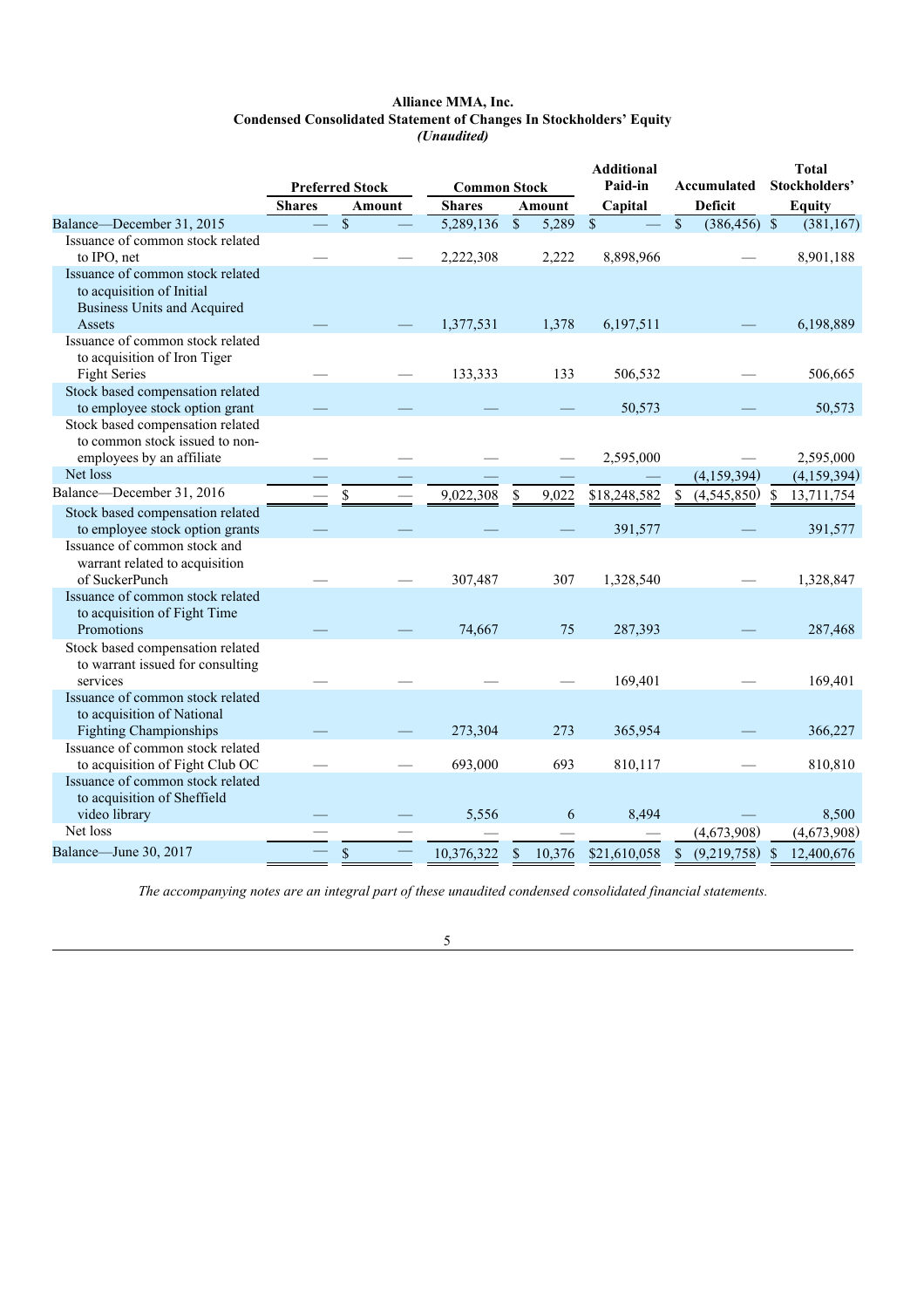## **Alliance MMA, Inc. Condensed Consolidated Statements of Cash Flows** *(Unaudited)*

|                                                                                 | <b>Six Months Ended</b><br>June 30, |                  |              |             |
|---------------------------------------------------------------------------------|-------------------------------------|------------------|--------------|-------------|
|                                                                                 |                                     | 2017             |              | 2016        |
| <b>CASH FLOWS FROM OPERATING ACTIVITIES:</b>                                    |                                     |                  |              |             |
| Net loss                                                                        | \$                                  | $(4,673,908)$ \$ |              | (2,818,941) |
| Adjustments to reconcile net loss to net cash used in operating activities:     |                                     |                  |              |             |
| Stock-based compensation                                                        |                                     | 560,978          |              | 2,595,000   |
| Amortization of acquired intangibles                                            |                                     | 1,063,686        |              |             |
| Depreciation of fixed assets                                                    |                                     | 55,699           |              |             |
| Changes in operating assets and liabilities:                                    |                                     |                  |              |             |
| Accounts receivable                                                             |                                     | (312, 304)       |              |             |
| Prepaid expenses                                                                |                                     | 31,102           |              |             |
| Accounts payable and accrued liabilities                                        |                                     | 464,046          |              | (5,994)     |
| Deposit media library                                                           |                                     |                  |              | (15,500)    |
| Net cash used in operating activities                                           |                                     | (2,810,701)      |              | (245, 435)  |
| CASH FLOWS FROM INVESTING ACTIVITIES:                                           |                                     |                  |              |             |
| Purchase of National Fighting Championships                                     |                                     | (140,000)        |              |             |
| Purchase of Fight Club OC, net                                                  |                                     | (48,900)         |              |             |
| Purchase of SuckerPunch                                                         |                                     | (357,500)        |              |             |
| Purchase of Fight Time Promotions                                               |                                     | (84,000)         |              |             |
| Purchase of Sheffield video library                                             |                                     | (25,000)         |              |             |
| Purchase of fixed assets                                                        |                                     | (105, 862)       |              |             |
| Net cash used in investing activities                                           |                                     | (761, 262)       |              |             |
| CASH FLOWS FROM FINANCING ACTIVITIES:                                           |                                     |                  |              |             |
| Proceeds from note payable - related party                                      |                                     |                  |              | 261,701     |
| Net cash provided by financing activities                                       |                                     |                  |              | 261,701     |
| NET (DECREASE) INCREASE IN CASH                                                 |                                     | (3,571,963)      |              | 16,266      |
| <b>CASH — BEGINNING OF PERIOD</b>                                               |                                     |                  |              |             |
|                                                                                 |                                     | 4,678,473        |              |             |
| CASH - END OF PERIOD                                                            | \$                                  | 1,106,510        | \$           | 16,266      |
| SUPPLEMENTAL DISCLOSURE OF CASH FLOW INFORMATION:                               |                                     |                  |              |             |
| Cash paid for interest                                                          | \$                                  |                  | \$           |             |
| Cash paid for taxes                                                             | \$                                  |                  | \$           |             |
| SUPPLEMENTAL DISCLOSURE OF NON-CASH INVESTING AND FINANCING                     |                                     |                  |              |             |
| <b>ACTIVITIES:</b>                                                              |                                     |                  |              |             |
| Stock issued in conjunction with acquisition of SuckerPunch                     | $\mathbf S$                         | 1,328,847        | $\mathbb{S}$ |             |
| Stock issued in conjunction with acquisition of Fight Time Promotions           |                                     |                  |              |             |
|                                                                                 |                                     | 287,468          |              |             |
| Stock issued in conjunction with acquisition of National Fighting Championships |                                     | 366,227          |              |             |
| Stock issued in conjunction with acquisition of Fight Club OC                   |                                     | 810,810          |              |             |
| Stock issued in conjunction with acquisition of Sheffield Video Library         |                                     | 8,500            |              |             |

*The accompanying notes are an integral part of these unaudited condensed consolidated financial statements.*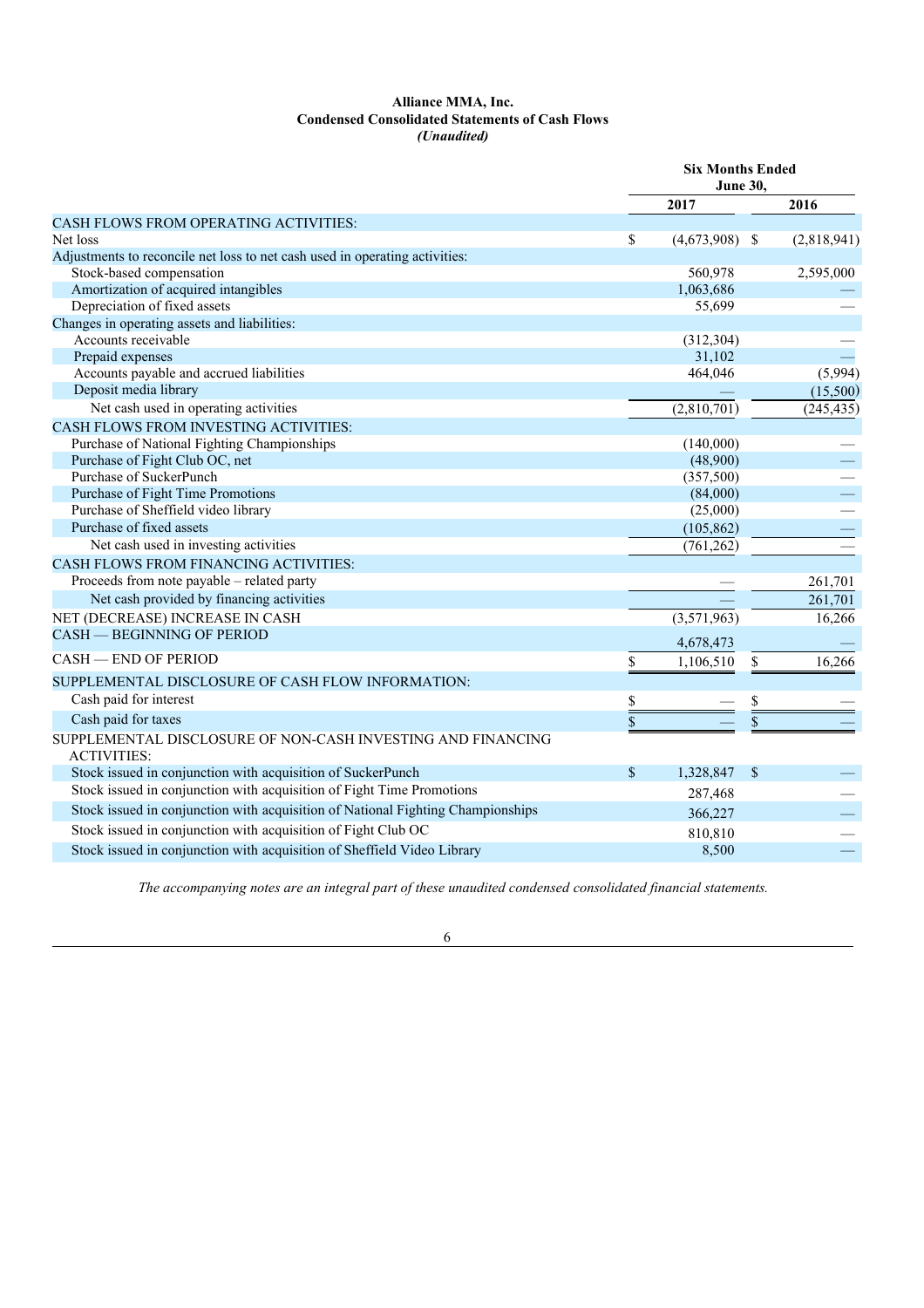## Alliance MMA, Inc. Notes to Condensed Consolidated Financial Statements

## **Note 1. The Company and Basis of Presentation**

## *Nature of Business*

Alliance MMA, Inc. ("Alliance" or the "Company") was formed in Delaware on February 12, 2015 to acquire companies in the mixed martial arts ("MMA") industry. On September 30, 2016, Alliance completed the first tranche of its initial public offering and acquired the assets and assumed certain liabilities of six companies, consisting of five MMA promoters and a ticketing platform focused on MMA events. In October 2016, GFL Acquisition, Co., Inc., a wholly-owned subsidiary of Alliance, merged with a seventh company, Go Fight Net, Inc., which produces and distributes MMA video entertainment. GFL was subsequently rebranded as Alliance Sports Media. The respective acquired businesses of the seven companies are referred to in these Notes as the "Initial Business Units". At the completion of the offering in October, the Company acquired certain MMA and kickboxing video libraries (the "Initial Acquired Assets"). Subsequent to the acquisition of the Initial Business Units and the Initial Acquired Assets, the Company acquired the assets of four additional promotion companies, Iron Tiger Fight Series, Fight Time, National Fighting Championships and Fight Club OC, and a fighter management and marketing company, SuckerPunch, along with the intellectual property rights to the Sheffield video fight library of Shogun Fights (the "Subsequent Acquisitions").

## *Initial Business Units*

#### *Promotions*

- CFFC Promotions, LLC
- Hoosier Fight Club Promotions, LLC
- Punch Drunk Inc., also known as Combat Games MMA
- Bang Time Entertainment, LLC DBA Shogun Fights
- · V3, LLC

#### *Ticketing Platform*

CageTix LLC

#### *Video Production and Distribution*

Go Fight Net, Inc. - Currently Alliance Sports Media

#### *Initial Acquired Assets*

Following the completion of its initial public offering, Alliance also acquired the following assets:

#### *Louis Neglia's Ring of Combat*

All rights in the existing MMA and kickboxing video libraries of Louis Neglia's Martial Arts Karate, Inc. related to the Louis Neglia's Ring of Combat and Louis Neglia's Kickboxing events and shows, a right of first refusal to acquire the rights to all future Louis Neglia MMA and kickboxing events.

## *Hoss Promotions, LLC*

The MMA and video library of Hoss Promotions, LLC related to certain CFFC events.

#### *Subsequent Acquisitions*

Following the acquisition of the Initial Business Units and Initial Acquired Assets, the Company acquired:

## *Iron Tiger Fight Series*

The Ohio-based MMA promotion business of Ohio Fitness and Martial Arts, LLC doing business as Iron Tiger Fight Series ("ITFS") on December 9, 2016.

In June 2017, ITFS hired the former owner of Explosive Fight Promotions, an Ohio based MMA promotion business, as General Manager, along with certain staff members.

#### *Sucker Punch*

Roundtable Creative Inc., a Virginia corporation d/b/a SuckerPunch Entertainment ("SuckerPunch"), a leading fighter management and marketing company on January 4, 2017.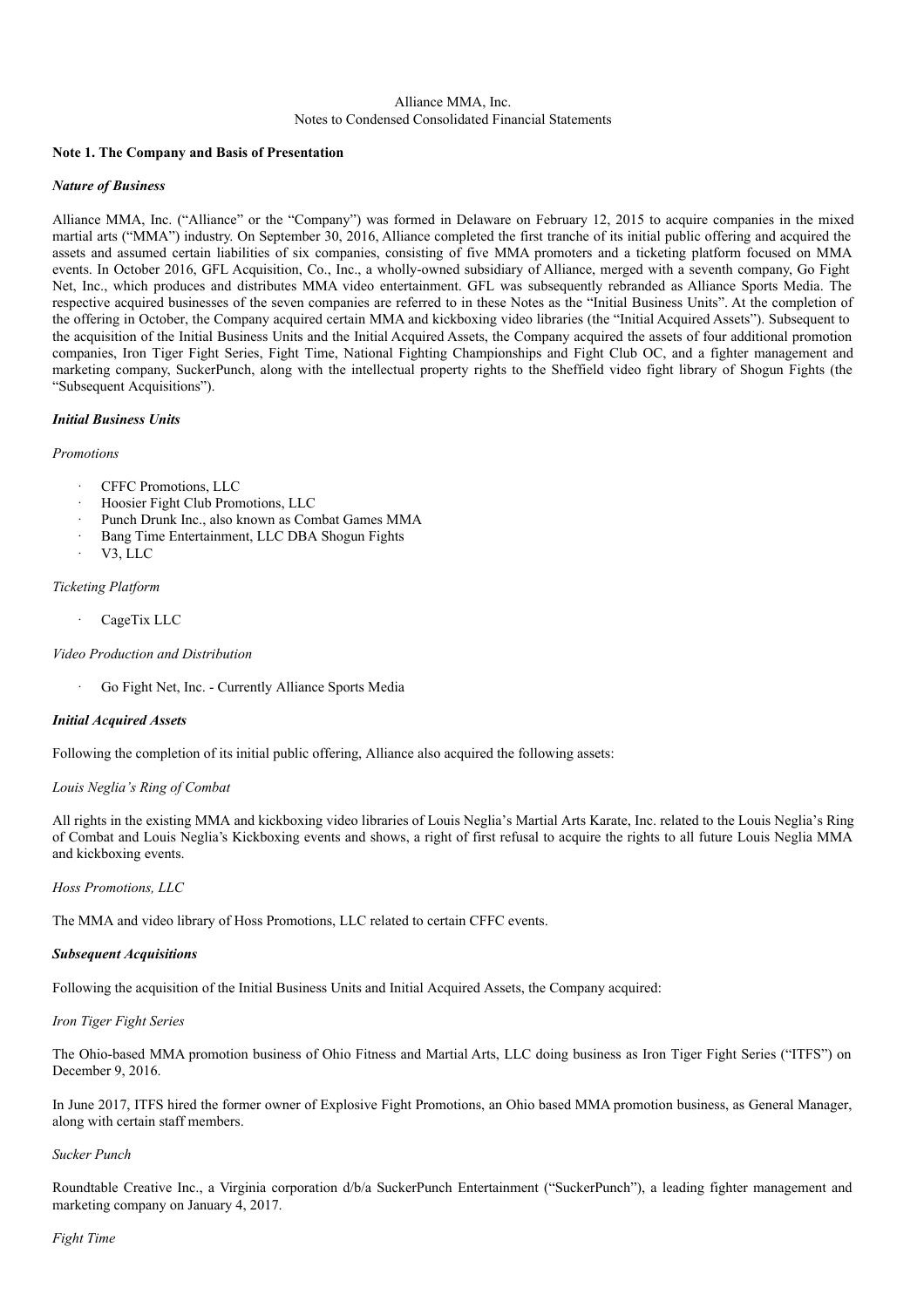The MMA Promotion business of Ft. Lauderdale, Florida based Fight Time Promotions, LLC ("Fight Time") on January 18, 2017.

## *National Fighting Championships*

The Atlanta, Georgia based mixed martial arts promotion business of Undisputed Productions, LLC, doing business as National Fighting Championships or NFC ("NFC") on May 12, 2017.

## *Fight Club OC*

The Orange County, California based mixed martial arts business of The Englebrecht Company, Inc., doing business as Roy Englebrecht Promotions or Fight Club OC ("Fight Club OC") on June 14, 2017.

## *Shef ield*

The intellectual property rights to the Sheffield video fight library of the Shogun promotions.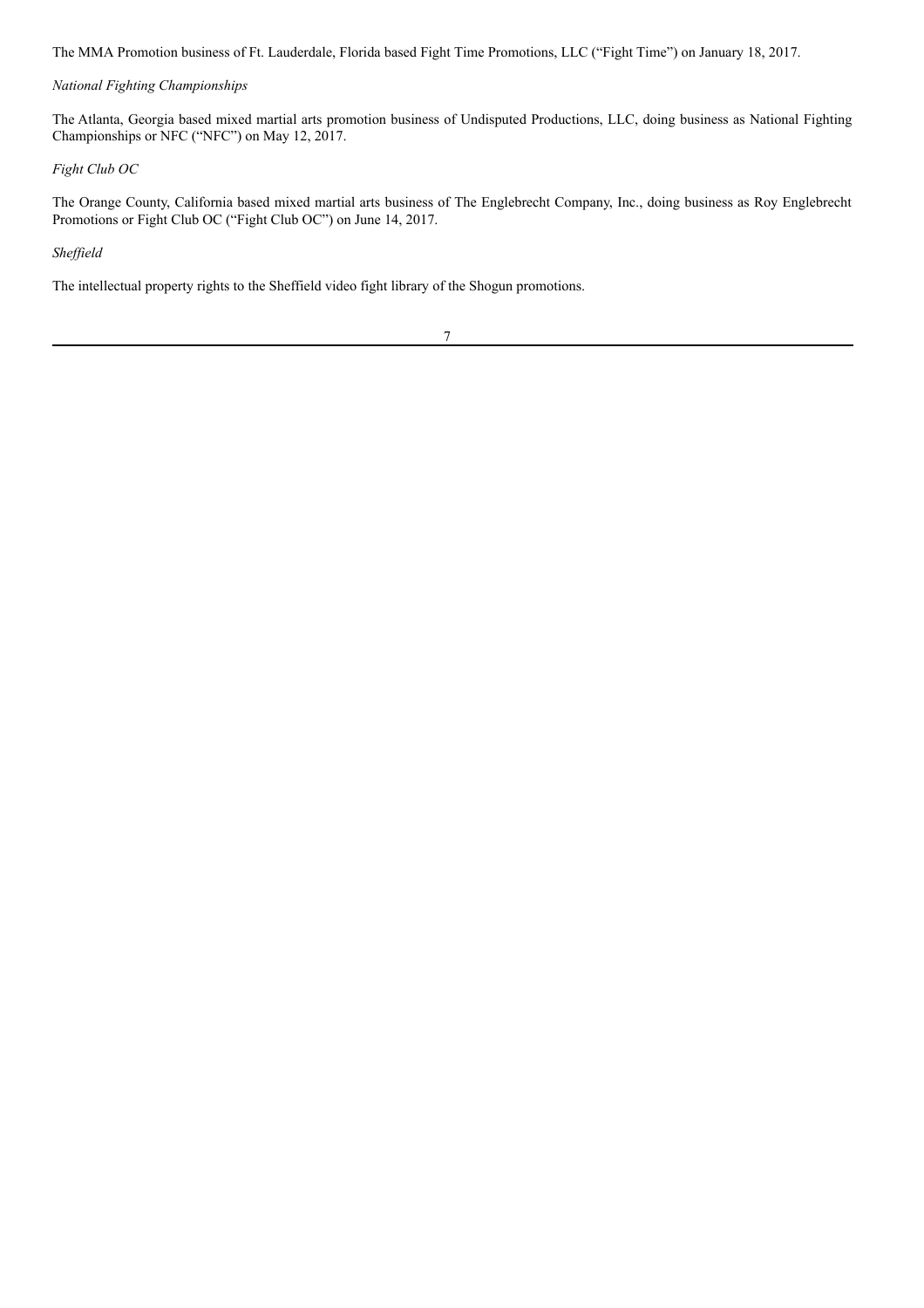## *Description of Businesses*

The following is a description of each of the Initial Business Units, the Initial Acquired Assets and the Subsequent Acquisitions:

## *Initial Business Units*

## *CFFC Promotions, LLC*

Based in Atlantic City, New Jersey, CFFC was founded in 2011 and has promoted 65 professional MMA events, primarily in New Jersey and Pennsylvania. Ranked in the top 10 of all regional MMA promotions, CFFC currently airs on the CBS Sports Network as well as www.gfl.tv and has sent 23 fighters to the UFC. Devon Mathiesen serves as General Manager of CFFC.

## *Hoosier Fight Club Promotions, LLC*

Based in the Chicago metropolitan area, HFC was founded in 2009 and has promoted 33 events, including the first sanctioned event in Indiana in January, 2010. HFC has sent or promoted eight fighters to the UFC and several to Invicta Fighting Championships. HFC's Danielle Vale serves as General Manager in the Chicago area market.

## *Punch Drunk, Inc. d/b/a COmbat GAmes MMA*

Based in Kirkland, Washington, COGA was founded in 2009 and has promoted 55 shows primarily in Washington State. COGA frequently airs on ROOT Sports Pacific Northwest regional network as well as www.gfl.tv. COGA's founder Joe DeRobbio serves as General Manager for the Pacific Northwest region.

## *Bang Time Entertainment LLC d/b/a Shogun Fights*

Based in Baltimore, Maryland, Shogun was founded in 2008 and has promoted 16 fights at the Royal Farms Arena in Baltimore, the same venue that hosted UFC 174 in April of 2014. A premier mid-Atlantic regional MMA promotion, Shogun Fights currently airs on Comcast Sportsnet as well as www.gfl.tv. Shogun's founder John Rallo serves as General Manager our for the mid-Atlantic region.

#### *V3, LLC*

Based in Memphis, Tennessee, V3 Fights was founded in 2009 and has promoted 60 events primarily at event centers in Memphis, Tennessee and elsewhere in Tennessee, Mississippi and Alabama. V3 Fights is the mid-South's premier MMA promotion and has been broadcast live on Comcast Sports South as well as www.ustream.com, www.YouTube.com. V3 Fights founder Nick Harmeier serves as General Manager for the mid-South region.

## *Go Fight Net, Inc.*

Founded in 2010, Go Fight Net operates "GoFightLive" or "GFL" a sports media and technology platform focusing exclusively on the combat sports marketplace.

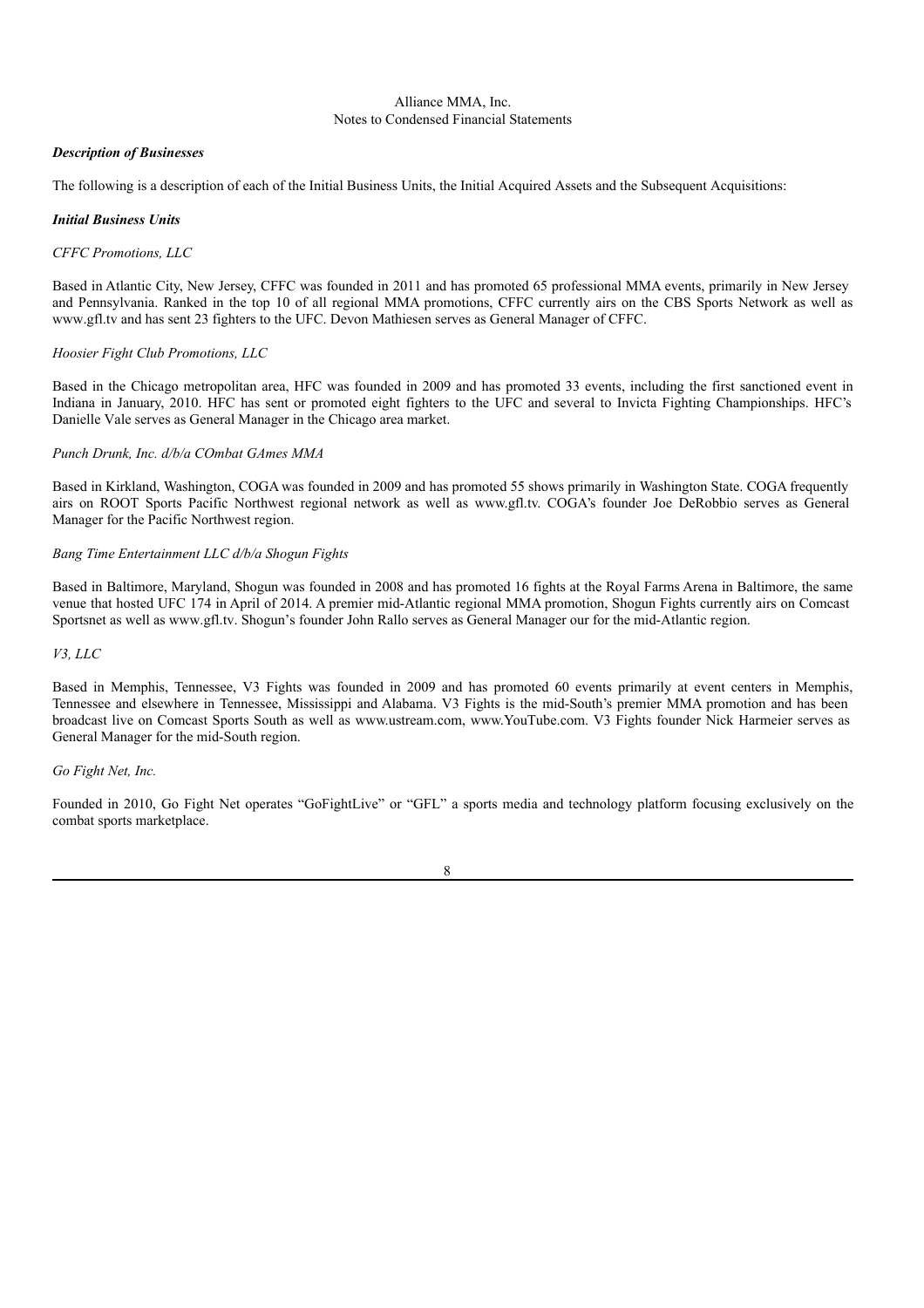#### *CageTix LLC*

Founded in 2009 by Jay Schneider, a seasoned MMA event promoter, CageTix is the first group sales service to focus specifically on the MMA industry. CageTix is intended to be complementary to any existing ticket service such as Ticketmaster or box office sales used by a promotion. CageTix presently services the industry's top mixed martial arts events.

#### *Subsequent Acquisitions*

## *Iron Tiger Fight Series*

Based in Bellfountain, Ohio, IT was founded in 1995 and has promoted 69 professional and amateur MMA events in various locations throughout Ohio. IT has sent or promoted 10 fighters to the UFC and several to Bellator. IT's Scott Sheeley serves as General Manager of IT.

#### *SuckerPunch*

Based in Northern Virginia, SuckerPunch manages professional MMA fighters, including current UFC feather weight champion Max Holloway.

## *Fight Time Productions*

Based in Ft. Lauderdale, Florida, Fight Time has promoted 36 professional MMA events in Miami, Florida. Fight Time is South Florida's premier MMA promotion and was founded by the late Howard Davis and Karla Guadamuz who serves as General Manager.

## *National Fighting Championships*

Based in Atlanta, Georgia, NFC was founded in 2002 and has promoted 96 professional and amateur MMA events throughout Atlanta, Georgia, South Carolina and North Carolina. NFC's David Oblas serves as General Manager of NFC.

## *Fight Club OC*

Based in Orange County, California, Fight Club OC was founded in 1982 and has promoted more than 260 professional and amateur MMA events throughout Southern California. Fight Club OC's Roy Englebrecht serves as General Manager of Fight Club OC.

#### *Shef ield Recordings Limited, Inc.*

A service provider of Shogun, Sheffield owned the intellectual property rights of events promoted by Shogun. The Company has acquired the exclusive rights to the Sheffield video fight library for a contractual price of \$50,000, of which \$25,000 was paid in cash during the first quarter of 2017 and \$8,500 was paid with the issuance of 5,556 shares of Alliance common stock during the second quarter of 2017. The agreement for the video fight library calls for \$25,000 of Alliance MMA Stock to be issued based upon the IPO price of \$4.50 per share. The Company has valued the stock portion of the acquisition based upon the date the 5,556 shares were issued, May 12, 2017.

#### *Initial Acquired Assets*

## *Hoss Promotions, LLC*

An affiliate of CFFC, Hoss owned the intellectual property rights to approximately 30 MMA events promoted by CFFC. The Company has acquired the exclusive rights to the Hoss fighter library, which covers approximately 100 hours of video content.

## *Ring of Combat, LLC*

Based in Brooklyn, New York, and founded by MMA icon and three-time World Kickboxing Champion Louis Neglia (34-2), Ring of Combat is currently ranked as the No. 4 regional promotion in the world by Sherdog.com, a website devoted to the sport of mixed martial arts that is owned indirectly by Evolve Media, LLC. The Company acquired the exclusive rights to the Ring of Combat fighter library, which includes professional MMA, amateur, and kickboxing events and covers approximately 200 hours of video content. Ring of Combat has sent approximately 90 fighters to the UFC. The Company additionally secured the media rights to all future Ring of Combat promotions.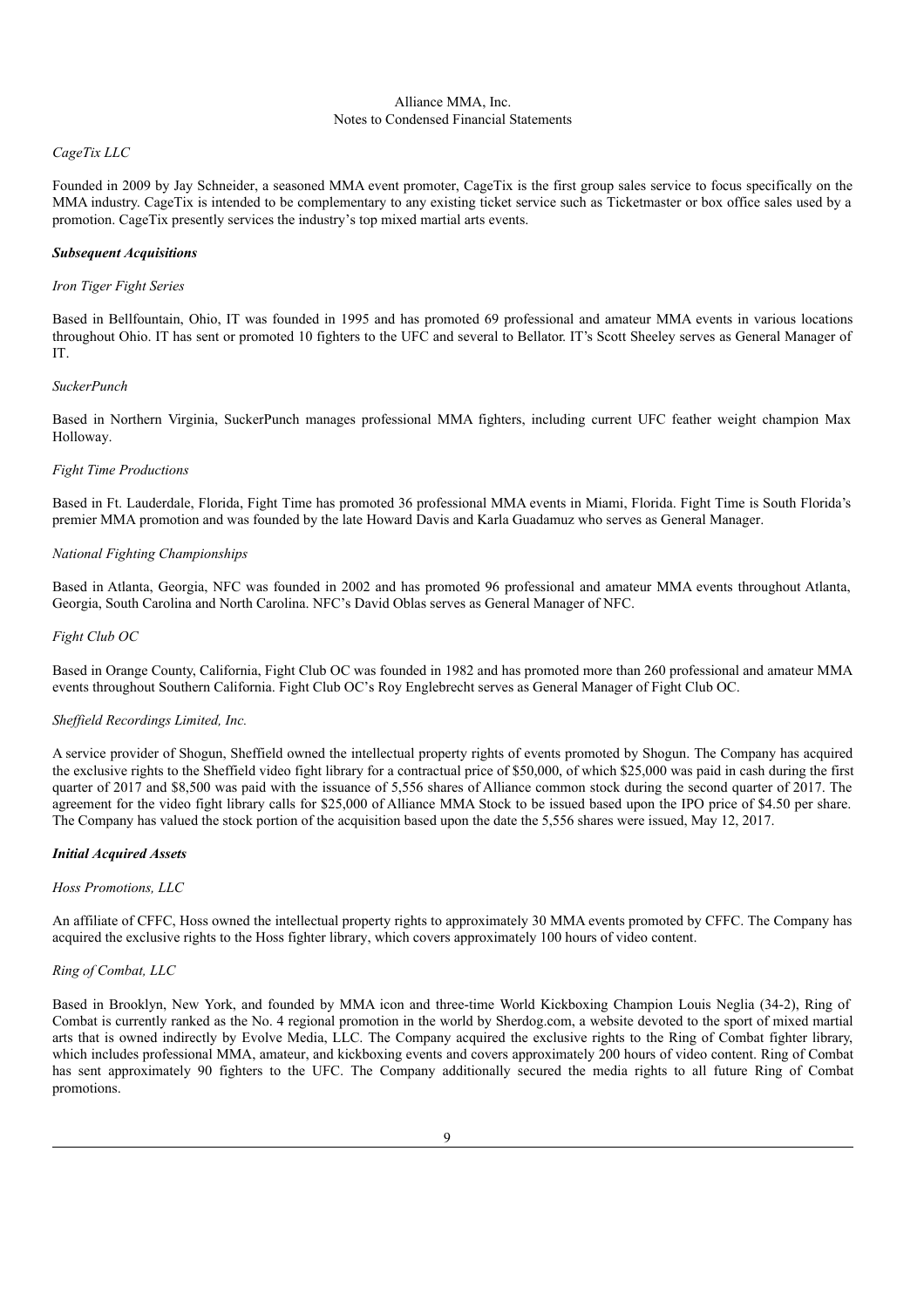#### *Basis of Presentation and Principles of Consolidation*

The accompanying interim unaudited condensed consolidated financial statements as of June 30, 2017 and December 31, 2016, and for the three and six months ended June 30, 2017 and 2016, have been prepared by the Company in accordance with generally accepted accounting principles ("GAAP") in the United States ("U.S.") for interim financial information. The amounts as of December 31, 2016 have been derived from the Company's annual audited financial statements. Certain information and footnote disclosures normally included in financial statements prepared in accordance with U.S. GAAP have been condensed or omitted in accordance with such rules and regulations. In the opinion of management, the accompanying unaudited condensed consolidated financial statements reflect all adjustments necessary (consisting of normal recurring adjustments) to state fairly the financial position of the Company and its results of operations, changes in stockholders' equity and cash flows as of and for the periods presented. These financial statements should be read in conjunction with the annual audited financial statements and notes thereto as of and for the year ended December 31, 2016, included in the Company's Annual Report on Form 10-K for the year ended December 31, 2016, filed on April 17, 2017 (the "Form 10-K"). The results of operations for the three and six months ended June 30, 2017 are not necessarily indicative of the results that may be expected for the full year ended December 31, 2017 or any future period and the Company makes no representations related thereto.

#### *Use of Estimates*

The preparation of consolidated financial statements in conformity with GAAP requires management to make estimates and assumptions that affect the amounts reported and disclosed in the consolidated financial statements and accompanying notes. Such estimates include, but are not limited to, fair value of acquired intangible assets and goodwill, useful lives of intangible assets and property and equipment, the assessment of the recoverability of goodwill, likelihood and range of possible losses on contingencies, valuation and recognition of stockbased compensation expense, recognition and measurement of current and deferred income tax assets and liabilities, assessment of unrecognized tax benefits, among others. Actual results could differ from those estimates.

#### *Liquidity and Going Concern*

Our primary need for liquidity is to fund the working capital needs of our business, our planned capital expenditures, the continued acquisition of regional promotions and related companies, and general corporate purposes. We have incurred losses and experienced negative operating cash flows since the inception of our operations in October 2016. We believe, however, that the successful implementation of our business plan, along with other actions we have taken and will continue to take, will improve our operating margins and address corporate overhead expenditures.

Since completing our IPO in October 2016, we have focused primarily on building out a domestic MMA platform, which is expected eventually to include a presence in the top 20 media markets. To date, we have created a persistent brand presence in eleven markets through the acquisition of nine promotional businesses along with the promotion of regional Alliance MMA events in two additional markets. We have also continued to develop our existing media library of live MMA events, and have built a professional corporate infrastructure that will support our long-term goals. These activities and investments in our business directly support our stated goal of promoting at least 125 regional MMA events annually.

To ensure that our capital needs are met over the next twelve months, in August 2017, we completed a capital raise of \$1.5 million through the placement of 1.5 million units which consist of one common share and warrant. We expect to raise additional capital in the amount of \$1.0 million during 2017.

Management is in final negotiations with multiple national sponsors and, on the basis of those negotiations, expects to receive at least \$500,000 in national sponsorship revenue during the next twelve months.

Additionally, we are in final discussions with national casinos to promote our MMA events at venues that would produce better margins through entertainment fees paid to the Company and, in certain cases, a reduction in event overhead through complimentary food and lodging for fighters and staff.

While many challenges associated with successfully executing our aggressive expansion plan exist, and while our historical operating results raise doubts with respect to our ability to continue as a going concern, we expect that our recent and anticipated financings, the continued implementation of our business plan and the expected increase in sponsorship revenue will provide sufficient liquidity and financial flexibility over the next twelve months. We cannot, however, predict with certainty the outcome of our actions to generate liquidity, including our success in raising additional capital or the anticipated results of our operations.

## **Note 2. Summary of Significant Accounting Policies**

There have been no significant changes in the Company's significant accounting policies during the six months ended June 30, 2017, as compared to the significant accounting policies described in the Form 10-K, with the exception of the fighter commission revenue recognition policy disclosed below.

#### *Revenue Recognition*

#### *Promotion Revenue*

The Company records revenue from ticket sales and sponsorship income upon the successful completion of the related event, at which time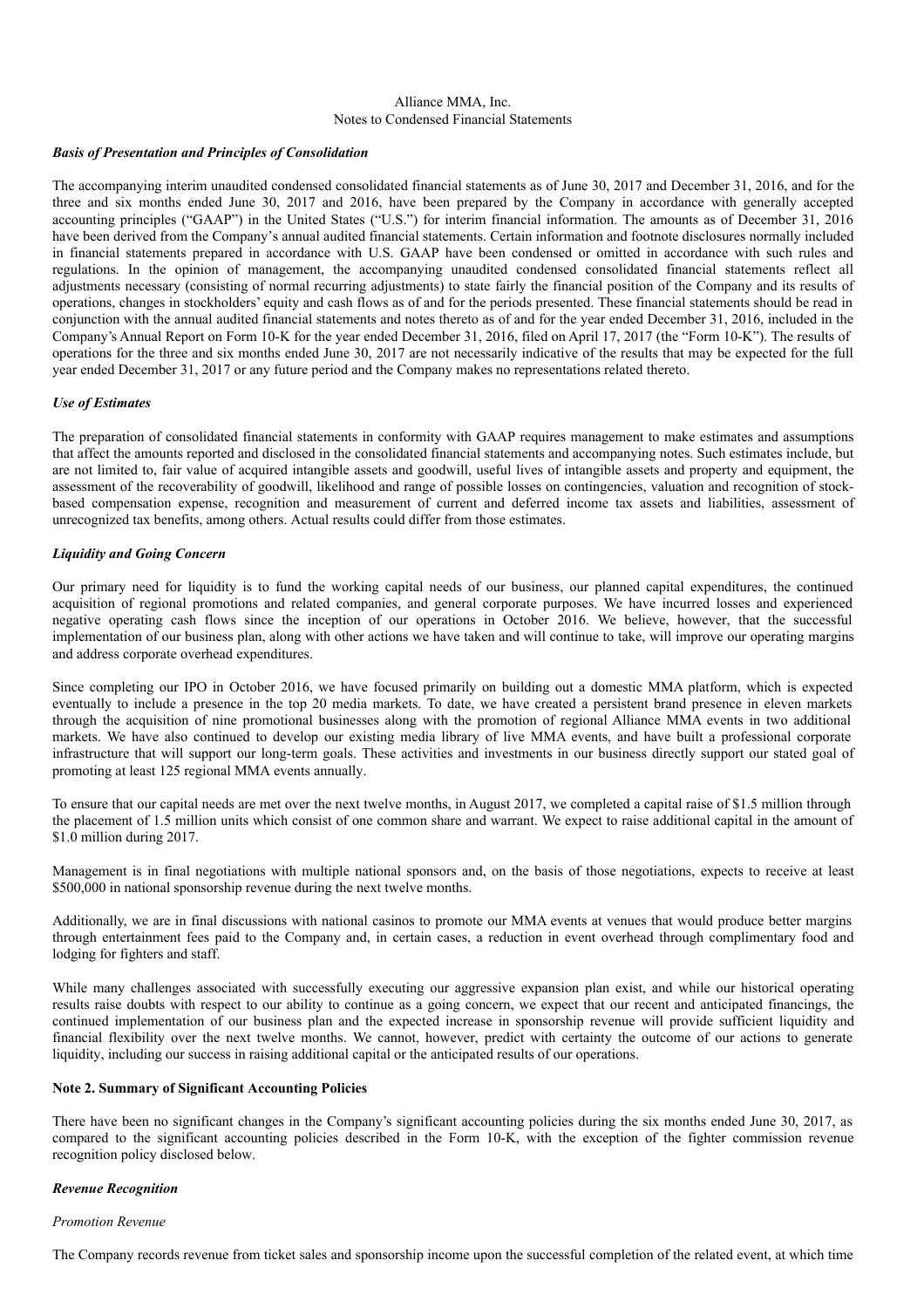services have been deemed rendered, the sales price is fixed and determinable and collectability is reasonably assured. Customer deposits consist of amounts received from the customer for fight promotion and entertainment services to be provided in the next fiscal year. The Company receives these funds and recognizes them as a liability until the services are provided and revenue can be recognized.

#### *Ticket Service Revenue*

The Company acts as an agent for ticket sales for promoters and records revenue upon receipt of cash from the credit card companies. The Company charges a fee per transaction for collecting the cash on ticket sales and remits the remaining amount to the promoter upon completion of the event or request for advance from the promoter. The Company's fee is non-refundable and is recognized immediately as it is not tied to the completion of the event. The Company recognizes revenue upon receipt from the credit card companies due to the following: the fee is fixed and determined and the service of collecting the cash for the promoter has been rendered and collection has occurred.

#### *Fighter Commission Revenue*

The Company records fighter commission revenue upon the completion of the contracted athlete's related event, at which time the fighter's services have been deemed rendered, the contractual amount due to the fighter is known and the commission due to the Company related to these activities is fixed and determinable and collectability is reasonably assured.

#### *Distribution Revenue*

The Company acts as a producer, distributor and licensor of video content. The Company's online video content is offered on a pay per view ("PPV") basis. The Company records revenue on PPV transactions upon receipt of payment to credit processing partners. The Company charges viewers a fee per PPV purchase transaction for entitling a viewer to watch the desired video. The Company records revenue net of a fee for the credit card processing cost per transaction. The Company maintains all revenues from videos the Company films and distribute a profit share, typically 50% to promoters who use our streaming services. The Company generates revenues from video production services, and books this revenue upon completion of the video production project. The Company generates revenues from licensing the rights to videos to networks overseas and domestically, and books revenue upon delivery of content. To the extent there are issues (i) watching a video (ii) with our production services or (iii) with the quality of a video we send out for distribution to a network we would issue a partial or full refund based on the circumstances. Given the nature of our business, these refund requests come within days of delivery, thus we would not anticipate any refund request in excess of 30 days from a PPV purchase, a license delivery or video production performance.

$$
10\quad
$$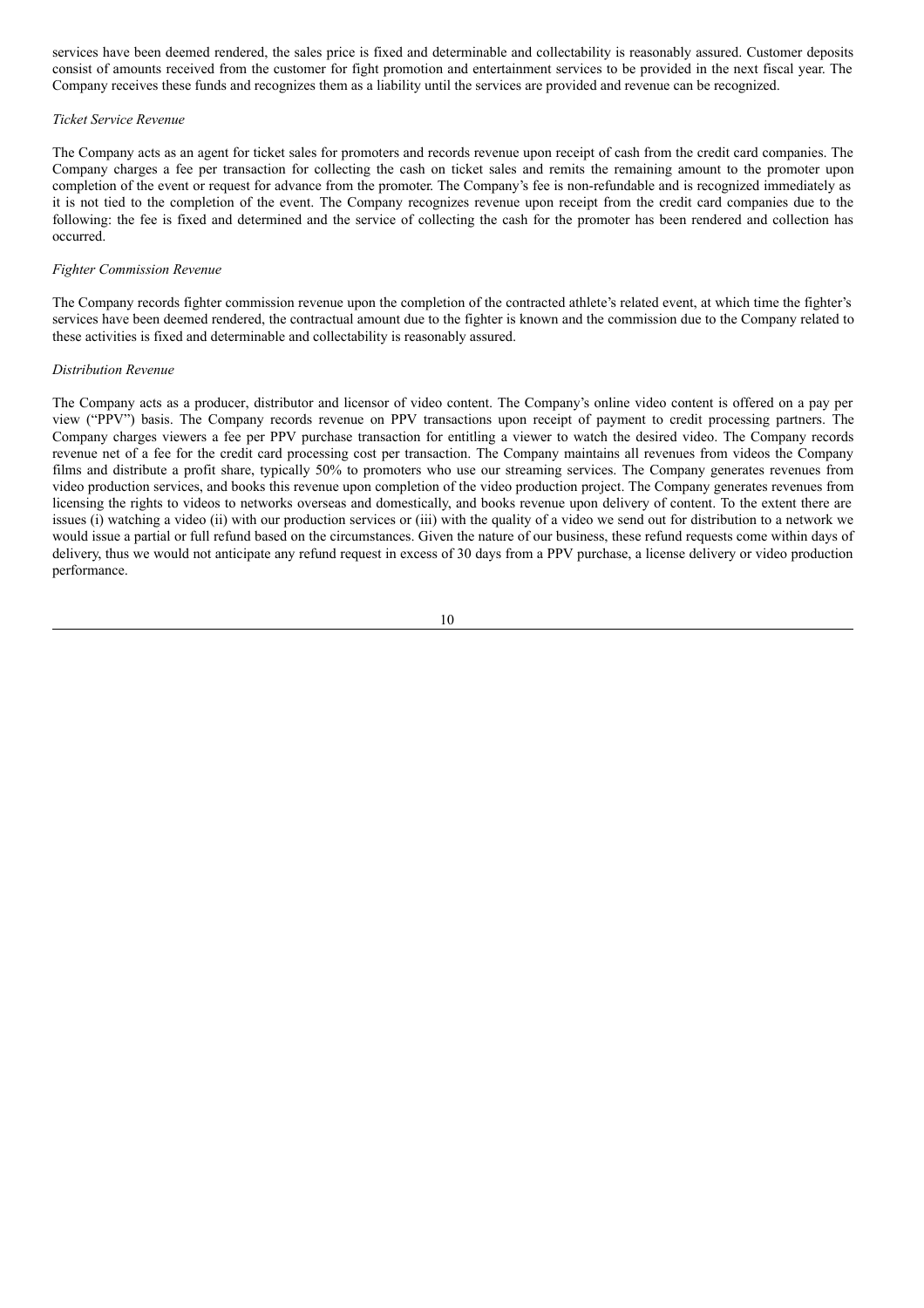#### *Recent Accounting Pronouncements*

In May 2014, the FASB issued ASU No. 2014-09, "Revenue from Contracts with Customers" ("ASU 2014-09"), and since May 2014 the FASB has issued amendments to this new guidance, which collectively provides guidance for revenue recognition. ASU 2014-09 is effective for the Company beginning January 1, 2018 and, at that time, the Company may adopt the new standard under the full retrospective approach or the modified retrospective approach. Under the new standard, the current practice of many licensing companies of reporting revenues from per-unit royalty based agreements one quarter in arrears would no longer be accepted and instead companies will be expected to estimate royalty-based revenues. The Company is currently evaluating the method of adoption and the resulting impact on the financial statements.

In August 2014, the FASB issued "Accounting Standards Update No. 2014-15," Disclosure of Uncertainties about an Entity's Ability to Continue as a Going Concern (Subtopic 205-40) ("Update 2014-15"), which requires management to assess a company's ability to continue as a going concern and to provide related footnote disclosures in certain circumstances. For public entities, Update 2014-15 was effective for annual reporting periods ending after December 15, 2016. The Company adopted this update in 2016 resulting in no impact on its consolidated results of operations, financial position, cash flows and disclosures.

In February 2016, the FASB issued ASU 2016-02 "Leases (Topic 842)." The core principle of Topic 842 is that a lessee should recognize the assets and liabilities that arise from leases while the accounting by a lessor is largely unchanged from that applied under previous GAAP. The amendments in this update are effective for fiscal years beginning after December 15, 2018, including interim periods within those fiscal years. The Company is currently evaluating the impact of the adoption of this new standard.

In March 2016, the FASB issued ASU No. 2016-09, "Compensation – Stock Compensation (Topic 718)" ("ASU 2016-09"). ASU 2016-09 identifies areas for simplification involving several aspects of accounting for share-based payment transactions, including the income tax consequences, classification of awards as either equity or liabilities, an option to recognize gross stock compensation expense with actual forfeitures recognized as they occur, as well as certain classifications on the statement of cash flows. This guidance is effective for fiscal years beginning after December 15, 2016 and for interim periods within those fiscal years, with early adoption permitted. The Company adopted this update effective January 1, 2017.

In August 2016, the FASB issued ASU 2016-15, "Statement of Cash Flows (Topic 230):" Classification of Certain Cash Receipts and Cash Payments. This ASU addresses the classification of certain specific cash flow issues including debt prepayment or extinguishment costs, settlement of certain debt instruments, contingent consideration payments made after a business combination, proceeds from the settlement of certain insurance claims and distributions received from equity method investees. This ASU is effective for fiscal years beginning after December 15, 2017, and interim periods within those fiscal years, with early adoption permitted. An entity that elects early adoption must adopt all of the amendments in the same period. The Company is currently assessing the impact of this new guidance.

In January 2017, the FASB issued ASU No. 2017-04, Compensation – Retirement Benefits (Topic 715): to simplify the measurement of goodwill by eliminating the Step 2 impairment test. Step 2 measures a goodwill impairment loss by comparing the implied fair value of a reporting unit's goodwill with the carrying amount of that goodwill. The new guidance requires an entity to compare the fair value of a reporting unit with its carrying amount and recognize an impairment charge for the amount by which the carrying amount exceeds the reporting unit's fair value. Additionally, an entity should consider income tax effects from any tax deductible goodwill on the carrying amount of the reporting unit when measuring the goodwill impairment loss, if applicable. The new guidance becomes effective for goodwill impairment tests in fiscal years beginning after December 15, 2019, though early adoption is permitted. The Company is currently assessing the impact of this new guidance.

In January 2017, the FASB issued ASU No. 2017-01, "Classifying the Definition of a Business." This ASU clarifies the definition of a business with the objective of adding guidance to assist entities with evaluating whether transactions should be accounted for as acquisitions (or disposals) of assets or businesses. For public entities, this ASU is effective for annual reporting periods beginning after December 15, 2017, including interim periods within those periods. Early adoption is permitted for transactions for which the acquisition date occurs before the effective date of the ASU only when the transaction has not been reported in financial statements that have been issued. The Company chose to early adopt this standard effective for the year ended December 31, 2016.

In May 2017, the FASB issued ASU 2017-09, "Compensation-stock compensation (topic 718)-" scope of modification accounting ("ASU 2017-09"), which provides clarity regarding the applicability of modification accounting in relation to share-based payment awards. Under the new guidance, modification accounting is required only if the fair value, the vesting conditions, or the classification of the award (as equity or liability) changes as a result of the change in terms or conditions. The effective date for the standard is for fiscal years beginning after December 15, 2017, which for the Company is January 1, 2018. Early adoption is permitted. The new standard is to be applied prospectively. The Company does not expect ASU 2017-09 to have a material impact on its consolidated financial statements.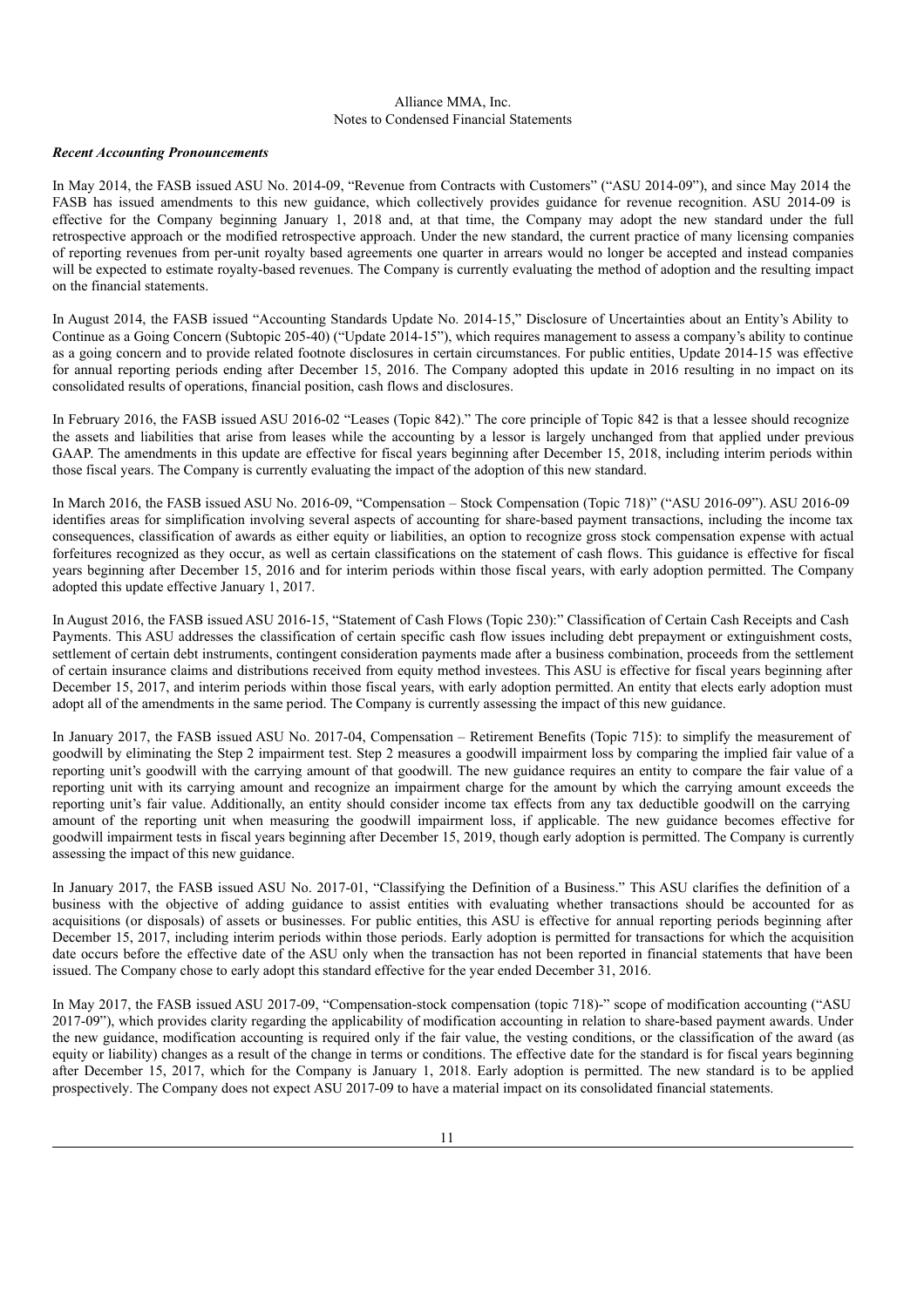## **Note 3. Property and Equipment**

Property and equipment, net, consisted of the following:

|                                   |   | <b>June 30,</b> | December 31. |          |
|-----------------------------------|---|-----------------|--------------|----------|
|                                   |   | 2017            |              | 2016     |
| Promotion equipment               | S | 53,185          |              | 31,393   |
| Production equipment              |   | 81,312          |              | 61,209   |
| Equipment, furniture and other    |   | 126,627         |              | 42,660   |
| Total property and equipment      |   | 261.124         |              | 135,262  |
| Less accumulated depreciation     |   | (68, 649)       |              | (12,950) |
| Total property and equipment, net |   | 192,475         |              | 122.312  |

Depreciation expense for the three and six months ended June 30, 2017 was \$32,779 and \$55,699, respectively. Depreciation expense for the three and six months ended June 30, 2016 was zero for both periods.

## **Note 4. Acquisitions**

The Company completed the following acquisitions during the six months ended June 30, 2017:

#### *SuckerPunch*

On January 4, 2017, the Company acquired the stock of Roundtable Creative Inc., a Virginia corporation d/b/a SuckerPunch Entertainment, a leading fighter management and marketing company, for an aggregate purchase price of \$1,686,347, of which \$357,500 was paid in cash and \$1,146,927 was paid with the issuance of 307,487 shares of Alliance MMA common stock valued at \$3.73 per share, the fair value of Alliance MMA common stock on January 4, 2017 and \$181,920 was paid with the issuance of a warrant to acquire 93,583 shares of the Company's common stock.

#### *Fight Time*

On January 18, 2017, the Company acquired the mixed martial arts promotion business of Fight Time Promotions, LLC ("Fight Time") for an aggregate consideration of \$371,468, of which \$84,000 was paid in cash and \$287,468 was paid with the issuance of 74,667 shares of the Alliance MMA's common stock valued at \$3.85 per share, the fair value of Alliance MMA common stock on January 18, 2017.

## *National Fighting Championships*

On May 12, 2017, Alliance MMA acquired the mixed martial arts promotion business of Undisputed Productions, LLC, doing business as National Fighting Championships or NFC for an aggregate consideration of \$506,227, of which \$140,000 was paid in cash and \$366,227 was paid with the issuance of 273,304 shares of Alliance MMA common stock valued at \$1.34 per share, the fair value of Alliance MMA common stock on May 12, 2017.

## *Fight Club OC*

On June 14, 2017, Alliance MMA acquired the mixed martial arts promotion business of The Englebrecht Company, Inc., doing business as Roy Englebrecht Promotions and Fight Club Orange County for an aggregate consideration of \$1,018,710 of which \$207,900 was paid in cash and \$810,810 was was paid with the issuance of 693,000 shares of the Company's common stock valued at \$1.17 per share, the fair value of Alliance MMA common stock on June 14, 2017.

All acquisitions have been accounted for as business acquisitions, under the acquisition method of accounting.

## *Preliminary Purchase Allocation – SuckerPunch*

As consideration for the acquisition of SuckerPunch, the Company delivered the following amounts of cash and shares of common stock.

|                    |         |               | Warram |   | Consideration |
|--------------------|---------|---------------|--------|---|---------------|
|                    | `ash    | <b>Shares</b> | Frant  |   | Paid          |
| <b>SuckerPunch</b> | 357,500 | 307,487       | 93.583 | ω | .686,347      |

In connection with the acquisition, 108,289 shares of the 307,487 shares of common stock that were issued as part of the purchase price were placed into escrow to guarantee the financial performance of SuckerPunch post-closing. Accordingly, in the event the gross profit is less than \$265,000 during fiscal year 2017, all 108,289 shares held in escrow will be forfeited.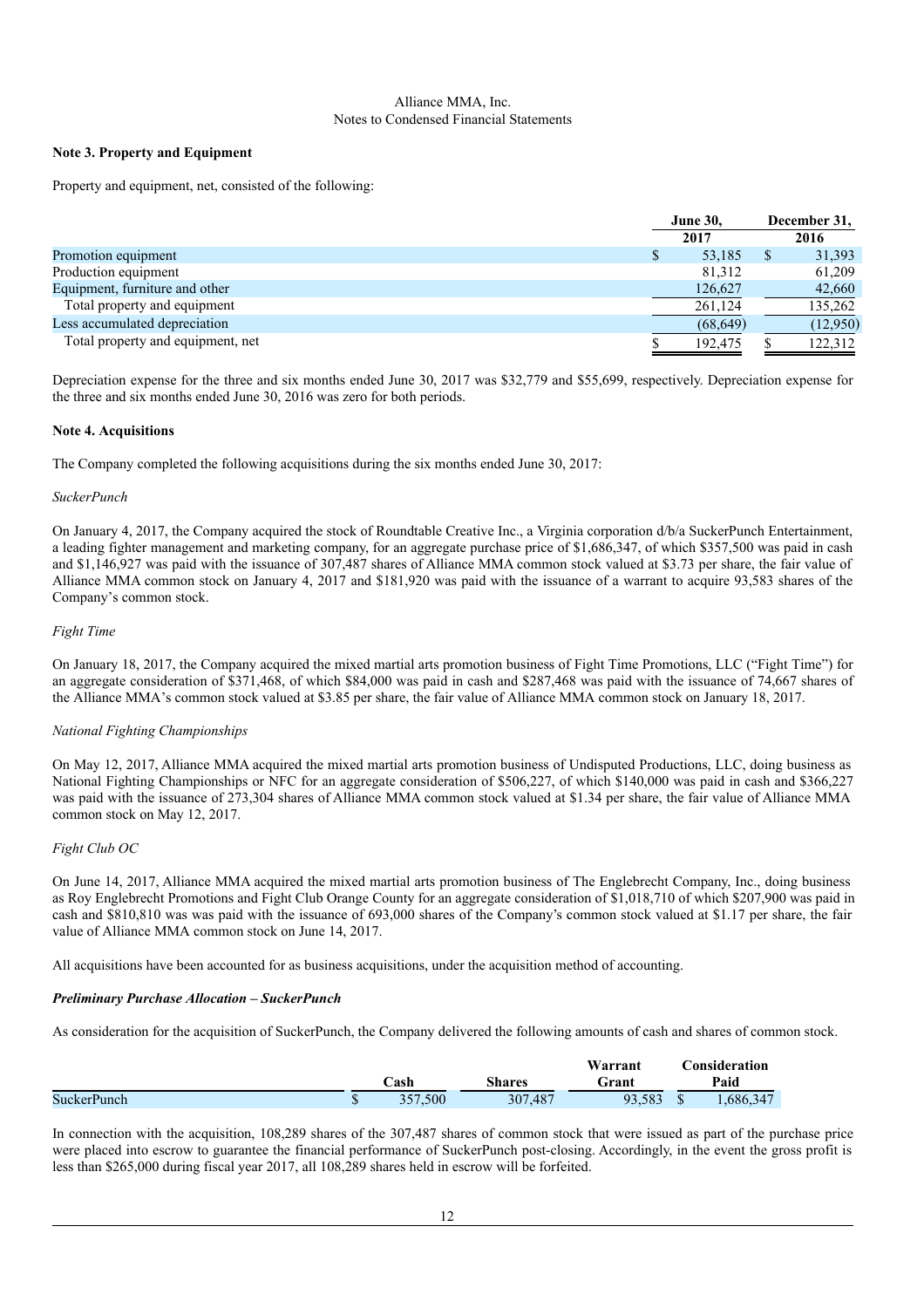The following table reflects the preliminary allocation of the purchase price for SuckerPunch to identifiable assets and preliminary pro forma intangible assets and goodwill:

|                                |   | <b>SuckerPunch</b> |
|--------------------------------|---|--------------------|
| Cash                           | ς |                    |
| Accounts receivable, net       |   |                    |
| Intangible assets              |   | 1,525,584          |
| Goodwill                       |   | 160,763            |
| Total identifiable assets      |   | 1,686,347          |
| Total identifiable liabilities |   |                    |
| Total purchase price           |   | 1,686,347          |
|                                |   |                    |

## *Preliminary Purchase Allocation – Fight Time Promotions*

As consideration for the acquisition of the MMA promotion business of Fight Time, the Company delivered the following amounts of cash and shares of common stock.

|            |        |        |   | Consideration |
|------------|--------|--------|---|---------------|
|            | Cash   | Shares |   | Paid          |
| Fight Time | 84,000 | 74.667 | D | 371.468       |

In connection with the business acquisition, 28,000 shares of the 74,667 shares of common stock that were issued as part of the purchase price were placed into escrow to guarantee the financial performance of Fight Time post-closing. Accordingly, in the event the gross profit of Fight Time is less than \$60,000 during fiscal year 2017, all 28,000 shares held in escrow will be forfeited.

The following table reflects the preliminary allocation of the purchase price for the business of Fight Time to identifiable assets and preliminary pro forma intangible assets and goodwill:

|                                |   | <b>Fight Time</b> |
|--------------------------------|---|-------------------|
| Cash                           |   |                   |
| Accounts receivable            |   |                   |
| Intangible assets              |   | 48,867            |
| Goodwill                       |   | 322,601           |
| Total identifiable assets      |   | 371,468           |
| Total identifiable liabilities |   |                   |
| Total purchase price           | ς | 371,468           |

## *Preliminary Purchase Allocation – National Fighting Championships*

As consideration for the acquisition of the MMA promotion business of NFC, the Company delivered the following amounts of cash and shares of common stock.

|            |    |         |               | <b>Consideration</b> |
|------------|----|---------|---------------|----------------------|
|            |    | Cash    | <b>Shares</b> | Paid                 |
| <b>NFC</b> | ۰D | 140,000 | 273,304       | 506.227              |

In connection with the business acquisition, 81,991 shares of the 273,304 shares of common stock that were issued as part of the purchase price were placed into escrow to guarantee the financial performance of NFC post-closing. Accordingly, in the event the gross profit of NFC is less than \$100,000 during the 12 month period following the acquisition, all 81,991 shares held in escrow will be forfeited.

The following table reflects the preliminary allocation of the purchase price for the business of NFC to identifiable assets and preliminary pro forma intangible assets and goodwill:

|                                |   | NFC     |
|--------------------------------|---|---------|
| Cash                           | S |         |
| Accounts receivable            |   |         |
| <b>Fixed assets</b>            |   | 20,000  |
| Intangible assets              |   | 120,000 |
| Goodwill                       |   | 366,227 |
| Total identifiable assets      | S | 506,227 |
| Total identifiable liabilities |   |         |
| Total purchase price           |   |         |

*Preliminary Purchase Allocation – Fight Club OC*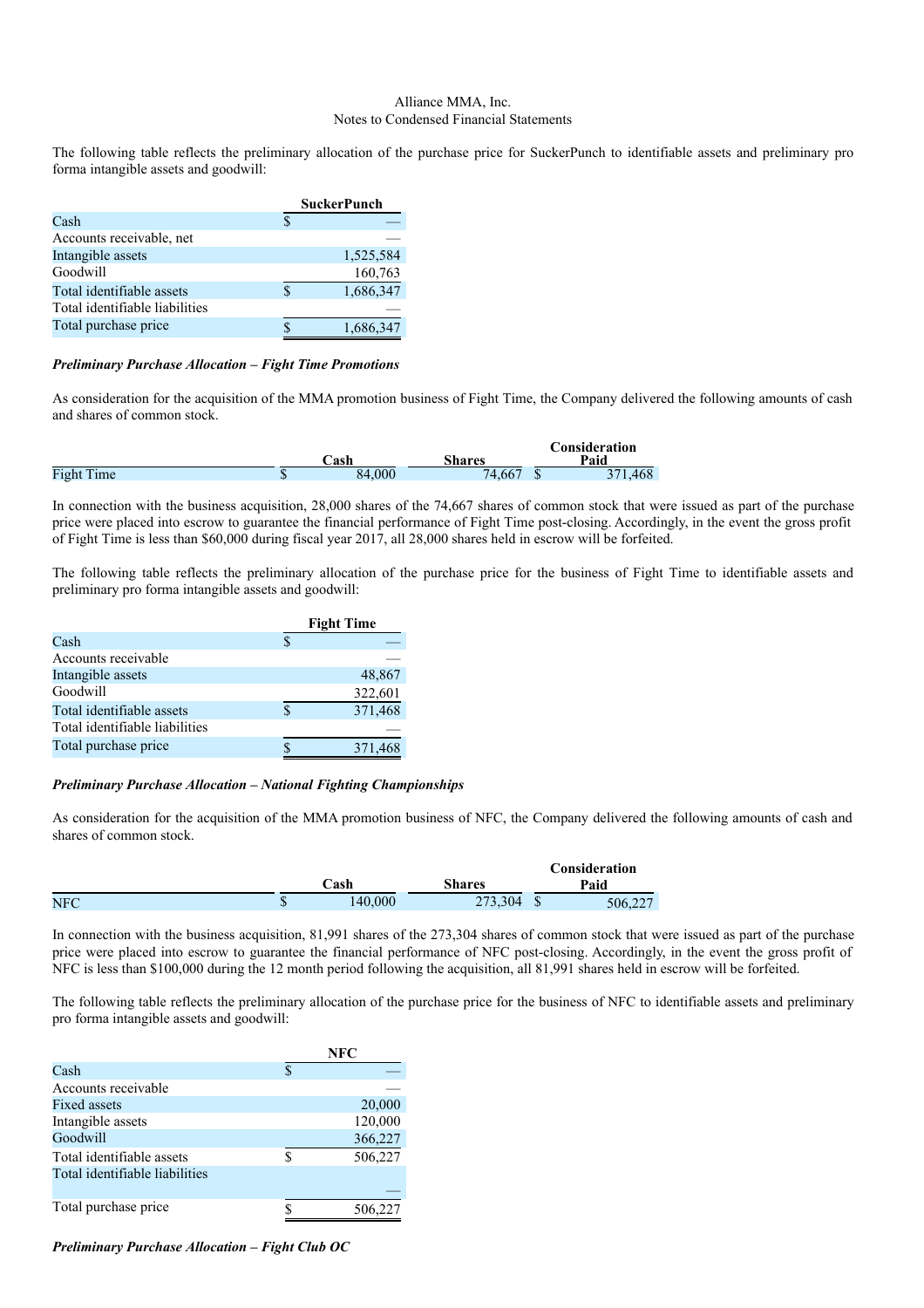As consideration for the acquisition of the MMA promotion business of Fight Club OC, the Company delivered the following amounts of cash and shares of common stock.

|               |         |         | <b>Consideration</b> |
|---------------|---------|---------|----------------------|
|               | Cash    | Shares  | Paid                 |
| Fight Club OC | 207,900 | 693,000 | 1.018.710            |

In connection with the business acquisition, 258,818 shares of the 693,000 shares of common stock that were issued as part of the purchase price were placed into escrow to guarantee the financial performance of Fight Club OC post-closing. Accordingly, in the event the gross profit of Fight Club OC is less than \$148,500 during the 12 month period following the acquisition, all 258,818 shares held in escrow will be forfeited. Among the assets purchased is a cash balance of \$159,000 related to customer deposits on ticket sales for future 2017 MMA promotion events.

The following table reflects the preliminary allocation of the purchase price for the business of the Fight Club OC to identifiable assets, liabilities, and preliminary pro forma intangible assets and goodwill:

|                                |   | <b>Fight Club OC</b> |
|--------------------------------|---|----------------------|
| Cash                           |   | 159,000              |
| Accounts receivable            |   |                      |
| Intangible assets              |   | 500,000              |
| Goodwill                       |   | 518,710              |
| Total identifiable assets      | S | 1,177,710            |
| Total identifiable liabilities |   | (159,000)            |
| Total purchase price           |   | 1,018,710            |

Under acquisition accounting, assets and liabilities acquired are recorded at their fair value on the acquisition date, with any excess in purchase price over these values being allocated to identifiable intangible assets and goodwill at June 30, 2017.

## *Goodwill and Identifiable Intangible Assets*

## *Goodwill*

The change in the carrying amount of goodwill for the six months ended June 30, 2017 is:

| Balance as of December 31, 2016  | 3,271,815 |
|----------------------------------|-----------|
| Goodwill – Sucker Punch          | 160,763   |
| Goodwill – Fight Time Promotions | 322,601   |
| Goodwill – National Fighting     |           |
| Championships                    | 366,227   |
| Goodwill – Fight Club OC         | 518,710   |
| Balance as of June 30, 2017      | 4,640,116 |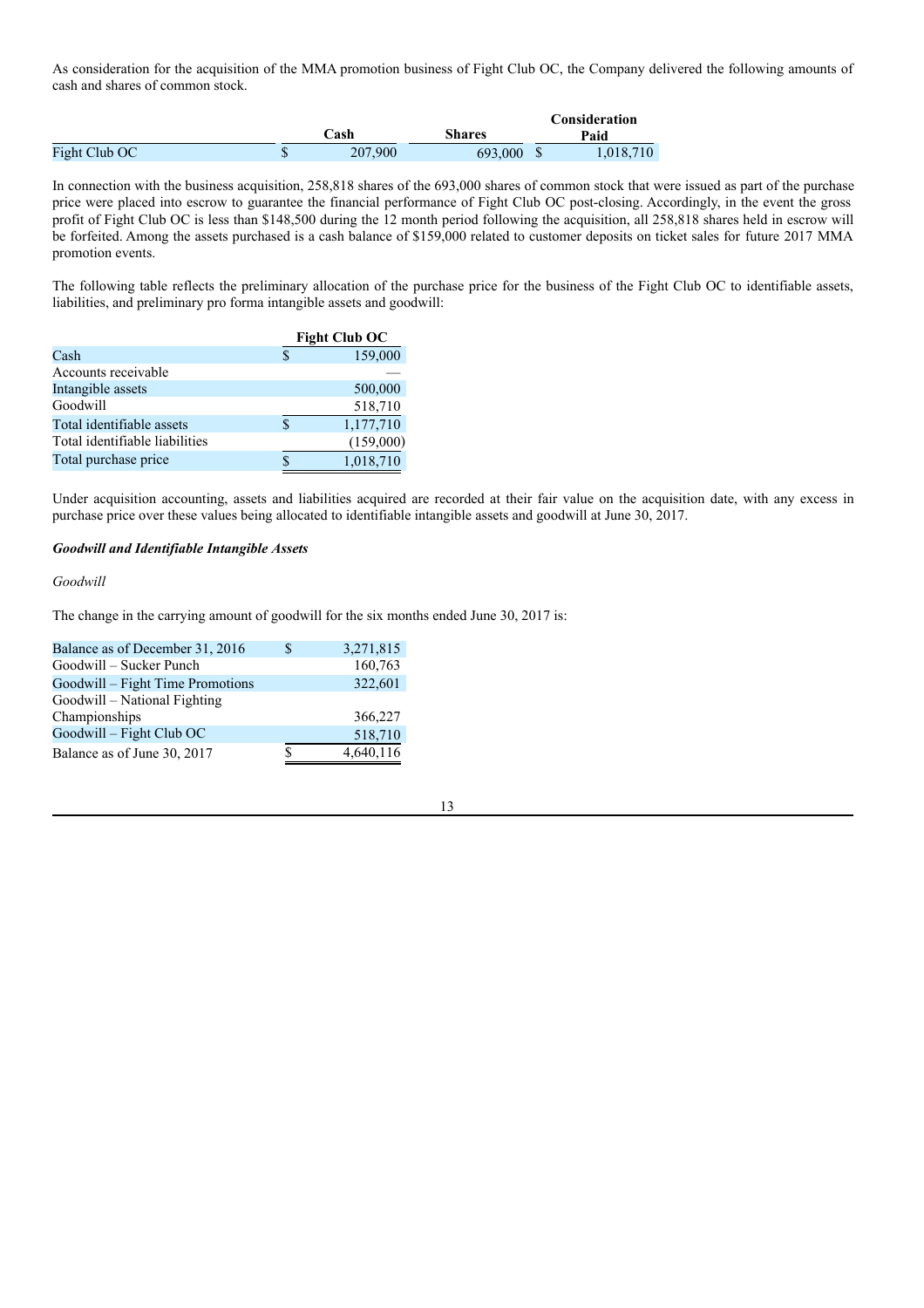#### *Intangible Assets*

Identified intangible assets consist of the following:

|                                      |                       | June 30, 2017          |  |                             |   |            | December 31, 2016             |  |                             |  |             |
|--------------------------------------|-----------------------|------------------------|--|-----------------------------|---|------------|-------------------------------|--|-----------------------------|--|-------------|
| Intangible assets                    | <b>Useful</b><br>Life | Gross<br><b>Assets</b> |  | Accumulated<br>Amortization |   | <b>Net</b> | <b>Gross</b><br><b>Assets</b> |  | Accumulated<br>Amortization |  | <b>Net</b>  |
| Video library, intellectual property | 5 years               | 3,546,241              |  | 528,578                     | S | 3,017,663  | \$3,512,741                   |  | 181,824                     |  | \$3,330,917 |
| Venue contracts                      | 3 years               | 1,966,400              |  | 491,600                     |   | 1,474,800  | 1,966,400                     |  | 163,867                     |  | 1,802,533   |
| Ticketing software                   | 3 years               | 360,559                |  | 90,140                      |   | 270.419    | 360,559                       |  | 30,047                      |  | 330,512     |
| <b>Brand</b>                         | 3 years               | 993,867                |  | 83,591                      |   | 910,276    | 325,000                       |  | 8.749                       |  | 316,251     |
| Fighter contracts                    |                       | .525,584               |  | 254,264                     |   | 1,271,320  |                               |  |                             |  |             |
| Total intangible assets, gross       |                       | 8,392,651              |  | 1,448,173                   |   | 6,944,478  | \$ 6,164,700                  |  | 384.487                     |  | \$5,780,213 |

Amortization expense for the three months ended June 30, 2017 and 2016, was \$546,310 and\$ 0, respectively.

Amortization expense for the six months ended June 30, 2017 and 2016, was \$1,063,686 and \$0, respectively.

As of June 30, 2017, estimated amortization expense for the unamortized acquired intangible assets over the next five years and thereafter is as follows:

| 2017 (Remaining six months) | S | 1,156,259 |
|-----------------------------|---|-----------|
| 2018                        |   | 2,311,385 |
| 2019                        |   | 2,110,388 |
| 2020                        |   | 803.383   |
| 2021                        |   | 543,611   |
| Thereafter                  |   | 19,452    |
|                             | S | 6,944,478 |

#### *Pro Forma Results*

The combined pro forma net revenue and net loss of the Company as if Initial Business Units were acquired in January 1, 2016 are (in  $000's$ :

|              |   | Three Months  |  |                  |  |  |
|--------------|---|---------------|--|------------------|--|--|
|              |   | Ended         |  | Six Months Ended |  |  |
|              |   | June 30, 2016 |  | June 30, 2016    |  |  |
| Revenue, Net |   | 784           |  | 1.224            |  |  |
| Net loss     | S | $(3.082)$ \$  |  | (3,204)          |  |  |

Significant adjustments to expenses for the three months ended June 30, 2016 include \$546,000 of amortization of acquired intangible assets.

Significant adjustments to expenses for the six months ended June 30, 2016 include \$707,000 of amortization of acquired intangible assets, and \$142,000 professional fees attributable to consulting fees related to the acquisitions.

## **Note 5. Commitments and Contingencies**

#### *Operating Leases*

The Company does not own any real property. The principal executive offices are located at an office complex in New York, New York, which includes approximately twenty thousand square feet of shared office space and services that we are leasing. The lease had an original one-year term that commenced on December 1, 2015, which was renewed until November 30, 2017. The lease allows for the limited use of private offices, conference rooms, mail handling, videoconferencing, and certain other business services.

In November 2016, the Company entered a sublease agreement for office and video production space in Cherry Hill, New Jersey. The lease expires on June 30, 2019.

With the acquisition of Fight Club OC, the Company assumed a lease for office space in Orange County, California. The lease expires in September 2018.

Each of the acquired business operate from home offices or shared office space arrangements.

Rent expense was \$27,720 and \$0 for the three months ended June 30, 2017 and 2016, respectively.

Rent expense was \$56,856 and \$0 for the six months ended June 30, 2017 and 2016, respectively.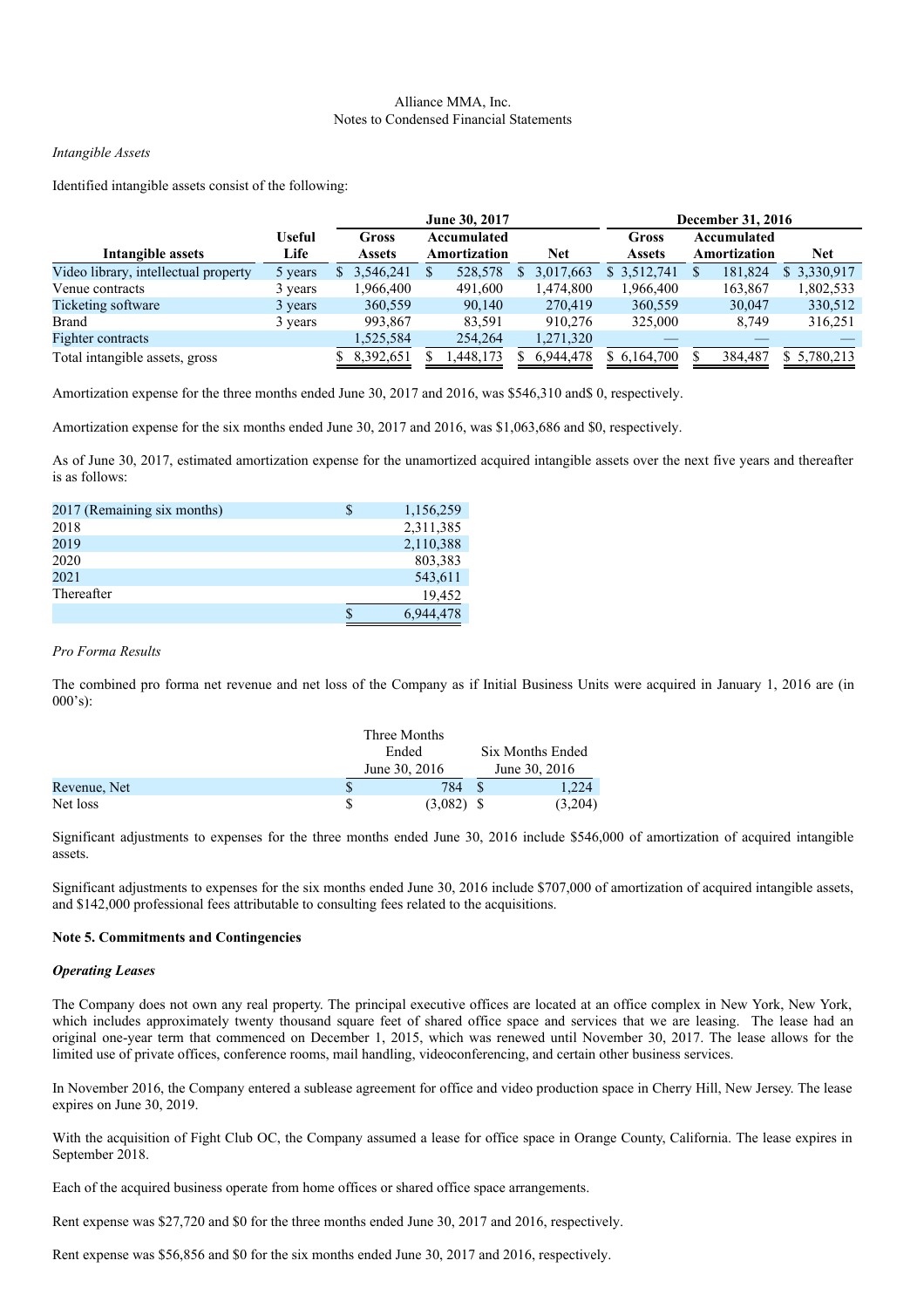As of June 30, 2017, the aggregate minimum lease payments for the years ending December 31, 2017, 2018, and 2019 were:

| 2017 (six months remaining)  |   | 65.911  |
|------------------------------|---|---------|
| 2018                         |   | 143.888 |
| 2019                         |   | 76.201  |
| Total minimum lease payments | S | 286,000 |

#### *Contingencies*

In the normal course of business or otherwise, we may become involved in legal proceedings. We will accrue a liability for such matters when it is probable that a liability has been incurred and the amount can be reasonably estimated. When only a range of possible loss can be established, the most probable amount in the range is accrued. If no amount within this range is a better estimate than any other amount within the range, the minimum amount in the range is accrued. The accrual for a litigation loss contingency might include, for example, estimates of potential damages, outside legal fees and other directly related costs expected to be incurred.

In April and May 2017, two purported securities class action complaints— *Shapiro v. Alliance MMA, Inc.*, No. 1:17-cv-2583 (D.N.J.), and *Shulman v. Alliance MMA, Inc.*, No. 1:17-cv-3282 (S.D.N.Y.)—were filed against the Company and certain of its officers in the United States District Court for the District of New Jersey and the United States District Court for the Southern District of New York, respectively. The complaints allege that the defendants violated certain provisions of the federal securities laws, and purport to seek damages on behalf of a class of shareholders who purchased the Company's common stock pursuant or traceable to the Company's initial public offering. In July 2017, the plaintiffs in the New York action voluntarily dismissed their claim. The court has not yet ruled on the motion by the claimants in the New Jersey case to be named lead plaintiffs.

We believe that the remaining claim is without merit and intend to defend against it vigorously. Based on the very early stage of the litigation, it is not possible to estimate the amount or range of possible loss that might result from an adverse judgment or a settlement of the case. The Company maintains directors and officers insurance and has notified its insurance carrier of the claims made against it.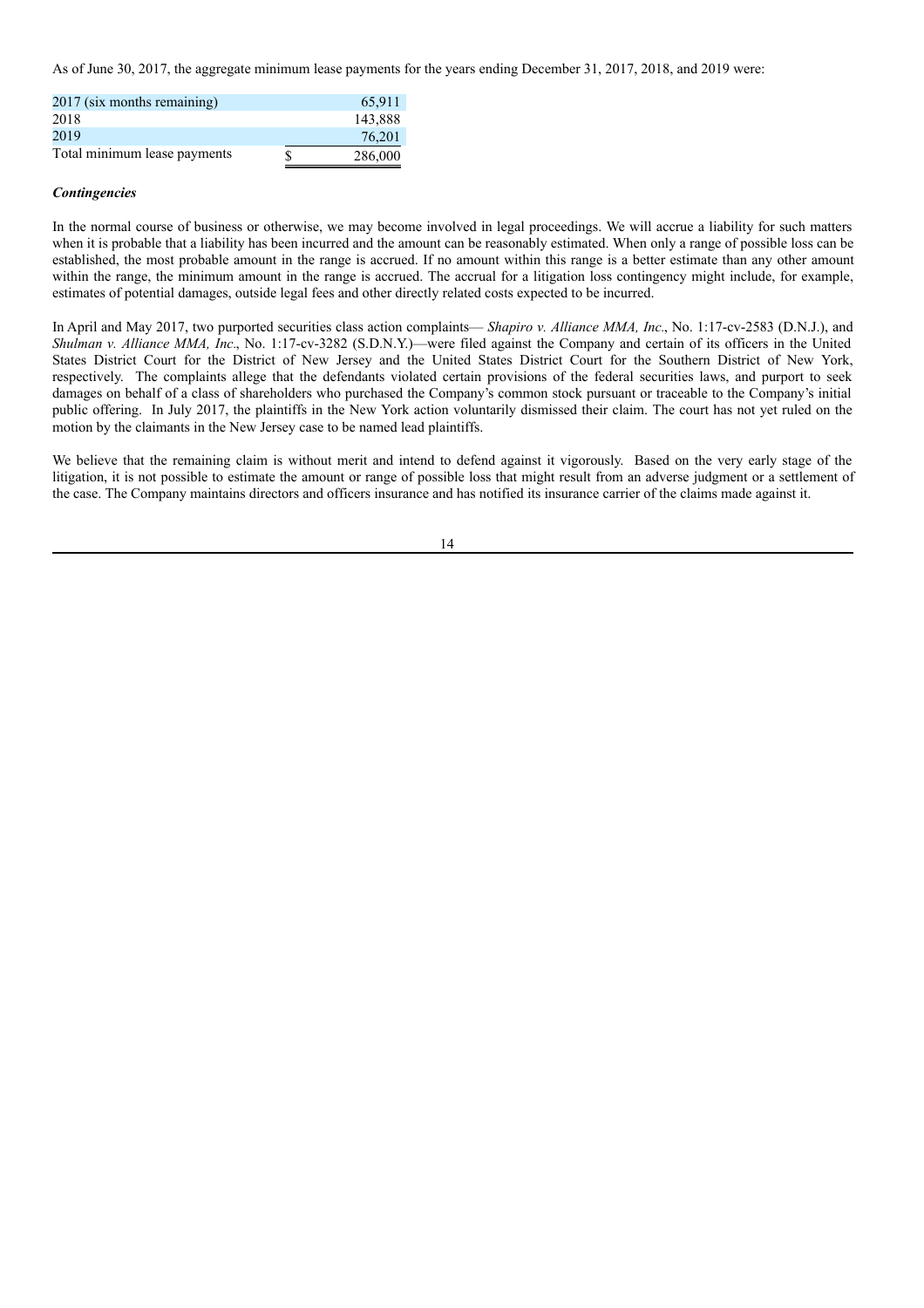## **Note 6. Stockholders' Equity**

*Stock Option Plan*

#### *Option Grants*

On December 19, 2016, the Board of Directors of the Company awarded stock option grants under the 2016 Equity Incentive Plan to four employees to acquire an aggregate of 200,000 shares of the Company's common stock. The stock options have a term of 10 years and an exercise price of \$3.56 per share, vest annually over three years in three equal tranches and have a grant date fair value of \$497,840. The Company determined the fair value of the stock options using the Black-Scholes model. Each award was accepted by the recipient during the first quarter 2017 at which point the Company began to recognize stock-based compensation expense.

On February 1, 2017, the Company entered into an employment agreement with James Byrne as the Company's Chief Marketing Officer. In connection with Mr. Byrne's employment he was awarded a stock option grant to acquire 100,000 shares of the Company's common stock. The stock option has a term of 5 years, an exercise price of \$3.55, and a grant date fair value of \$247,882, and was fully-vested upon grant. The Company determined the fair value of the stock option using the Black-Scholes model.

## *Warrant Grants*

On January 4, 2017, in connection with the acquisition of SuckerPunch, the Company entered an employment agreement with Bryan Hamper as Managing Director. Mr. Hamper was awarded a warrant to acquire 93,583 shares of the Company's common stock. The warrant has a term of 10 years, an exercise price of \$3.74, and a grant date fair value of \$181,920, and was fully-vested upon grant and is included as a component of the SuckerPunch purchase price. The Company determined the fair value of the warrant using the Black-Scholes model.

On March 10, 2017, the Company entered into a service agreement with World Wide Holdings and issued a warrant to acquire 250,000 shares of the Company's common stock. The warrant has an exercise price of \$4.50, term of three years and vest in equal one third increments on April 1, July 1 and October 1, 2017. The Company has recognized stock-based compensation expense of \$169,401 during the three months ended June 30, 2016 as the vendor is not required to perform future services to earn the warrant and the vesting provisions are only time based.

The number of shares of the Company's common stock that are issuable pursuant to warrant and stock option grants with time based vesting as of June 30, 2017 are:

|                              |                                                             | <b>Warrant Grants</b>                                      | <b>Stock Option Grants</b>                                 |                                                            |  |  |  |  |
|------------------------------|-------------------------------------------------------------|------------------------------------------------------------|------------------------------------------------------------|------------------------------------------------------------|--|--|--|--|
|                              | Number of<br><b>Shares</b><br><b>Subject to</b><br>Warrants | Weighted-<br>Average<br><b>Exercise Price</b><br>Per Share | Number of<br><b>Shares</b><br><b>Subject</b><br>to Options | Weighted-<br>Average<br><b>Exercise Price</b><br>Per Share |  |  |  |  |
| Balance at December 31, 2016 | 222,230                                                     | <sup>\$</sup><br>7.43                                      | 200,000                                                    | 4.50<br>-S                                                 |  |  |  |  |
| Granted                      | 343,583                                                     | 4.29                                                       | 300,000                                                    | 3.56                                                       |  |  |  |  |
| Exercised                    |                                                             |                                                            |                                                            |                                                            |  |  |  |  |
| Forfeited                    |                                                             |                                                            |                                                            |                                                            |  |  |  |  |
| Balance at June 30, 2017     | 565,813                                                     | 5.53<br>£.                                                 | 500,000                                                    | 3.93<br>S                                                  |  |  |  |  |
| Exercisable at June 30, 2017 | 315,813                                                     | 6.34                                                       | 100,000                                                    | 3.55                                                       |  |  |  |  |

As of June 30, 2017 and 2016, the total unrecognized expense for unvested stock options, net of expected forfeitures, was \$667,899 and \$0, respectively, which is expected to be amortized on a weighted-average basis over a period of three years.

Stock-based compensation expense for the three and six months ended June 30, 2017 and 2016 is as follows:

|                                    | Three Months Ended |               |  | Six Months Ended            |  |  |
|------------------------------------|--------------------|---------------|--|-----------------------------|--|--|
|                                    | June 30, 2017      | June 30, 2016 |  | June 30, 2017 June 30, 2016 |  |  |
| General and administrative expense | 241.249 \$         | $-$ \$        |  | 560.978                     |  |  |

Stock-based compensation expense categorized by the equity components for the three and six months ended June 30, 2017 and 2016 is as follows:

|                               |               | Three Months Ended | Six Months Ended |               |  |
|-------------------------------|---------------|--------------------|------------------|---------------|--|
|                               | June 30, 2017 | June 30, 2016      | June 30, 2017    | June 30, 2016 |  |
| <b>Employee stock options</b> | 71.848        |                    | 391,577          |               |  |
| Warrants                      | 169.401       |                    | 169.401          |               |  |
|                               | 241,249       |                    | 560,978          |               |  |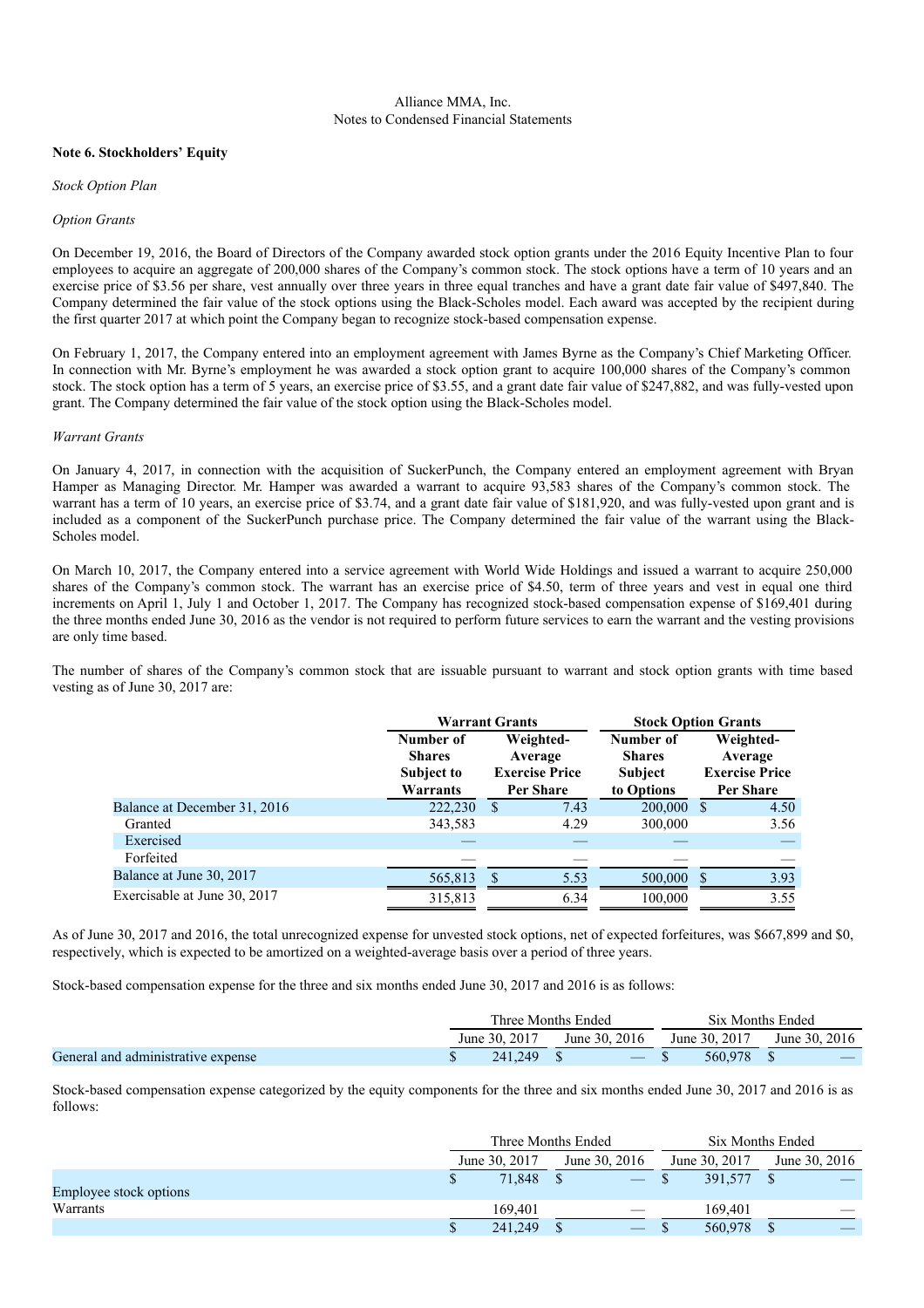## **Note 7. Net Loss per Share**

Basic net loss per share is computed by dividing net loss for the period by the weighted average shares of common stock outstanding during each period. Diluted net loss per share is computed by dividing net loss for the period by the weighted average shares of common stock, common stock equivalents and potentially dilutive securities outstanding during each period. The Company uses the treasury stock method to determine whether there is a dilutive effect of outstanding option grants.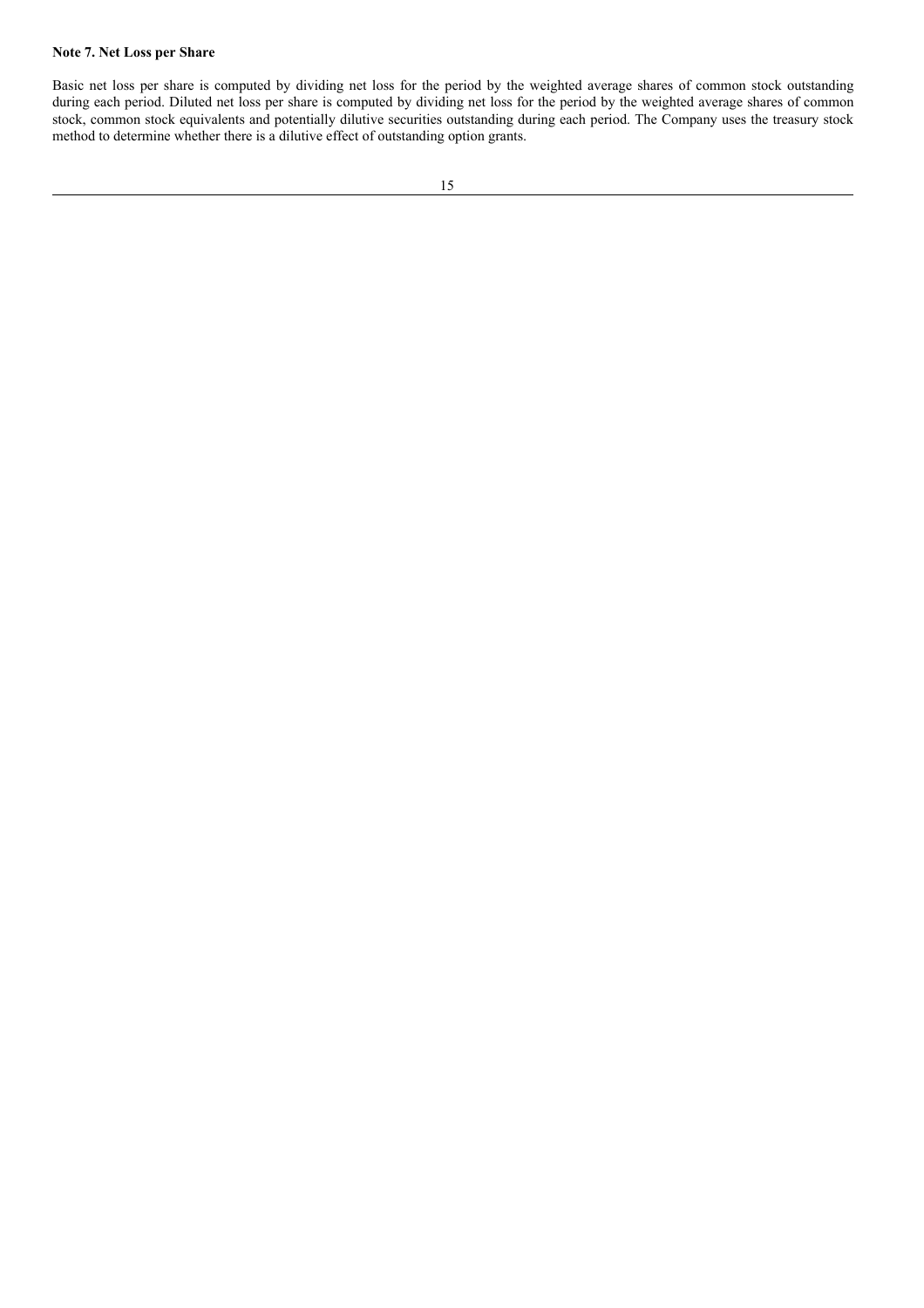The following table sets forth the computation of the Company's basic and diluted net loss per share for the periods presented:

|                                                               | <b>Three Months Ended</b><br><b>June 30,</b> |             |  |             | <b>Six Months Ended</b><br><b>June 30,</b> |             |  |             |
|---------------------------------------------------------------|----------------------------------------------|-------------|--|-------------|--------------------------------------------|-------------|--|-------------|
|                                                               |                                              | 2017        |  | 2016        |                                            | 2017        |  | 2016        |
| Net loss                                                      |                                              | (2,304,075) |  | (2,702,254) |                                            | (4,673,908) |  | (2,818,941) |
|                                                               |                                              |             |  |             |                                            |             |  |             |
| Weighted-average common shares used in computing net loss per |                                              |             |  |             |                                            |             |  |             |
| share, basic and diluted                                      |                                              | 9,510,460   |  | 5,289,136   |                                            | 9.400.339   |  | 5,289,136   |
|                                                               |                                              |             |  |             |                                            |             |  |             |
| Net loss per share, basic and diluted                         |                                              | (0.24)      |  | (0.51)      |                                            | (0.50)      |  | (0.53)      |

The following securities were excluded from the computation of diluted net loss per share for the periods presented because including them would have been anti-dilutive:

|                                                          | <b>Three Months Ended</b><br><b>June 30.</b> |                          | <b>Six Months Ended</b><br><b>June 30.</b> |      |
|----------------------------------------------------------|----------------------------------------------|--------------------------|--------------------------------------------|------|
|                                                          | 2017                                         | 2016                     | 2017                                       | 2016 |
| Stock options (exercise price \$3.55 - \$4.50 per share) | 500,000                                      |                          | 500,000                                    |      |
| Warrants (exercise price \$4.50 - \$7.43)                | 565,813                                      | $\overline{\phantom{a}}$ | 565.813                                    |      |
| Total common stock equivalents                           | 1,065,813                                    |                          | 1.065.813                                  |      |

## **Note 8. Income Taxes**

The Company recorded no income tax provision for the six months ended June 30, 2017 and 2016, as the Company has incurred losses for these periods.

Income taxes are provided for the tax effects of transactions reported in the consolidated financial statements and consist of taxes currently due. Deferred taxes relate to differences between the basis of assets and liabilities for financial and income tax reporting which will be either taxable or deductible when the assets or liabilities are recovered or settled. In assessing the realizability of deferred tax assets, management considers whether it is more likely than not that some portion or all of the deferred income tax assets will not be realized. The ultimate realization of deferred income tax assets is dependent upon the generation of future taxable income during the periods in which those temporary differences become deductible. Management considers the scheduled reversal of deferred income tax liabilities, projected future taxable income, and tax planning strategies in making this assessment. Based on consideration of these items, management has established a full valuation allowance as it is more likely than not that the tax benefits will not be realized as of June 30, 2017.

## **Note 9. Subsequent Events**

In February 2017, the Company entered a consulting arrangement with DC Consulting for management consulting services with a term of one year and included the grant of 150,000 shares subject to board of director approval. In July, 2017 the Company issued the 150,000 restricted shares to DC Consulting under the arrangement.

In August 2017, the board of directors approved the private placement of up to \$2.5 million of AMMA stock. During August 2017, the Company received subscription agreements from third parties for approximately 0.9 million units at \$1.00 per unit. Each unit consists of one restricted share of AMMA stock and a warrant to acquire an additional 0.9 million shares at \$1.50. Board members and employees also participated in the capital raise and acquired an additional 0.6 million units at a market price of \$1.09.

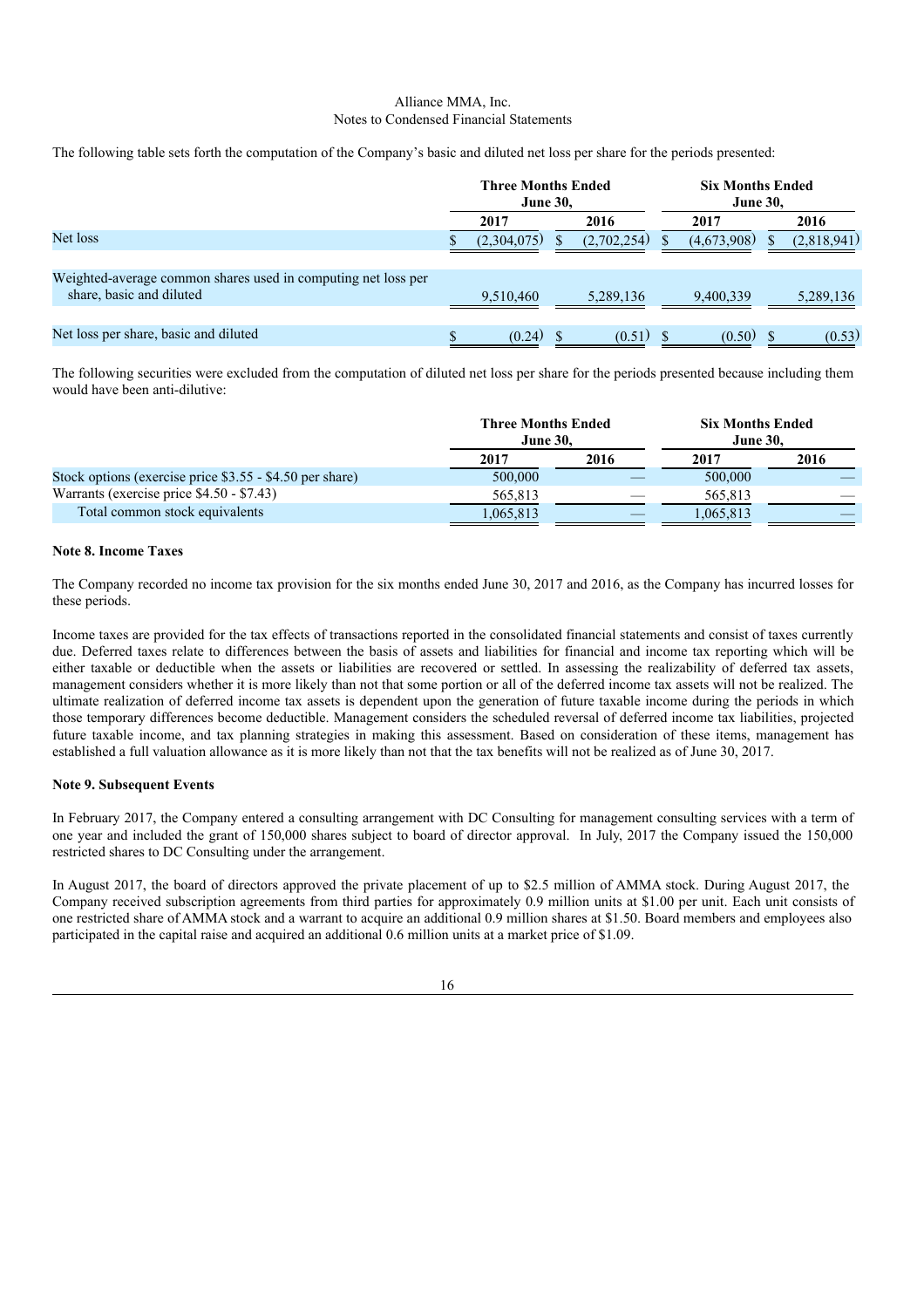#### **Item 2. Management's Discussion and Analysis of Financial Condition and Results of Operations**

## **Cautionary Statement Regarding Forward-Looking Statements**

This Quarterly Report on Form 10-Q and other written and oral statements made from time to time by us or on our behalf may contain "forward-looking statements" within the meaning of the Private Securities Litigation Reform Act of 1995. These statements relate to anticipated future events, future results of operations or future financial performance. In some cases, you can identify forward-looking statements by terminology such as, "may," "might," "will," "should," "intends," "expects," "plans," "goals," "projects," "anticipates," "believes," "estimates," "predicts," "potential," or "continue" and similar expressions or variations of such words that are intended to identify forward-looking statements, but are not the exclusive means of identifying forward-looking statements in this Quarterly Report. The identification of certain statements as "forward-looking" is not intended to mean that other statements not specifically identified are not forward-looking. All statements other than statements about historical facts are statements that could be deemed forward-looking *statements, including, but not limited to, statements that relate to:*

- · *Our ability to manage our growth;*
- Our ability to effectively integrate and manage the businesses of the regional MMA promotions and related businesses we acquired, to create synergies among the businesses, and to leverage these synergies to achieve our business objective of creating a *developmental league for the MMA industry;*
- Our ability to compete with other regional MMA promotions for top ranked professional MMA fighters and for television and other *content distribution arrangements;*
- · *Sustained growth in the popularity of MMA among fans;*
- · *Our ability to protect or enforce our intellectual property rights; and*
- · *Other statements made elsewhere in this quarterly report.*

Although forward-looking statements in this Quarterly Report reflect the good faith judgment of our management, such statements can only be based on facts and factors currently known by us. Consequently, forward-looking statements are inherently subject to risks, uncertainties, and changes in condition, significance, value and effect, including those discussed below under the heading "Risk Factors" within Part I, Item 1A of this Quarterly Report and other documents we file from time to time with the Securities and Exchange Commission, such as our annual reports on Form 10-K for the year ended December 31, 2016, our quarterly reports on Form 10-O and our current reports on Form 8-K. Such risks, uncertainties and changes in condition, significance, value and effect could cause our actual results to differ materially from those expressed herein and in ways not readily foreseeable. Readers are urged not to place undue reliance on these forward-looking statements, which speak only as of the date of this Quarterly Report and are based on information currently and reasonably known to us. We undertake no obligation to revise or update any forward-looking statements in order to reflect any event or circumstance that may arise after the date of this Quarterly Report. Readers are urged to review carefully and consider the various disclosures made in this Quarterly Report, which attempt to advise interested parties of the risks and factors that may affect our business, *financial condition, results of operations and prospects.*

#### **Corporate Information**

Our principal executive offices are located at 590 Madison Avenue, 21<sup>st</sup> Floor, New York, New York, 10022. Our telephone number is (212) 739-7825. We maintain a web site at www.alliancemma.com. The reference to the Company's website address does not constitute incorporation by reference of the information contained on this website.

In the Quarterly Report, the "Company", "we", "us", and "our" refers to Alliance MMA, Inc., which operates its business through its parent company and subsidiaries. Unless otherwise specified, the financial results in this Quarterly Report are those of the Company and its subsidiaries on a consolidated basis.

## **Business Overview**

#### *Nature of Business*

The Company was formed on February 12, 2015 to acquire companies in the mixed martial arts ("MMA") industry, and to develop and promote fighters to the sport's highest level of professional competition, including The Ultimate Fighting Championship (UFC), Bellator MMA, World Series of Fighting (now known as the "Professional Fighter League") and other prestigious MMA promotions worldwide. The Company plans ultimately to promote over 125 domestic events per year, showcasing more than 1,000 fighters, through regional promotions operating under the Alliance MMA umbrella. As of the date of this filing, the Company has acquired 12 businesses and hired the general manager and staff of Explosive Fight Promotions in Ohio, to form the operations of Alliance MMA. See Note 1 *– "Description of Business and Basis of Presentation*" and Note 4 – "*Acquisitions*" of the Notes to Consolidated Financial Statements for additional information concerning the businesses acquired by the Company.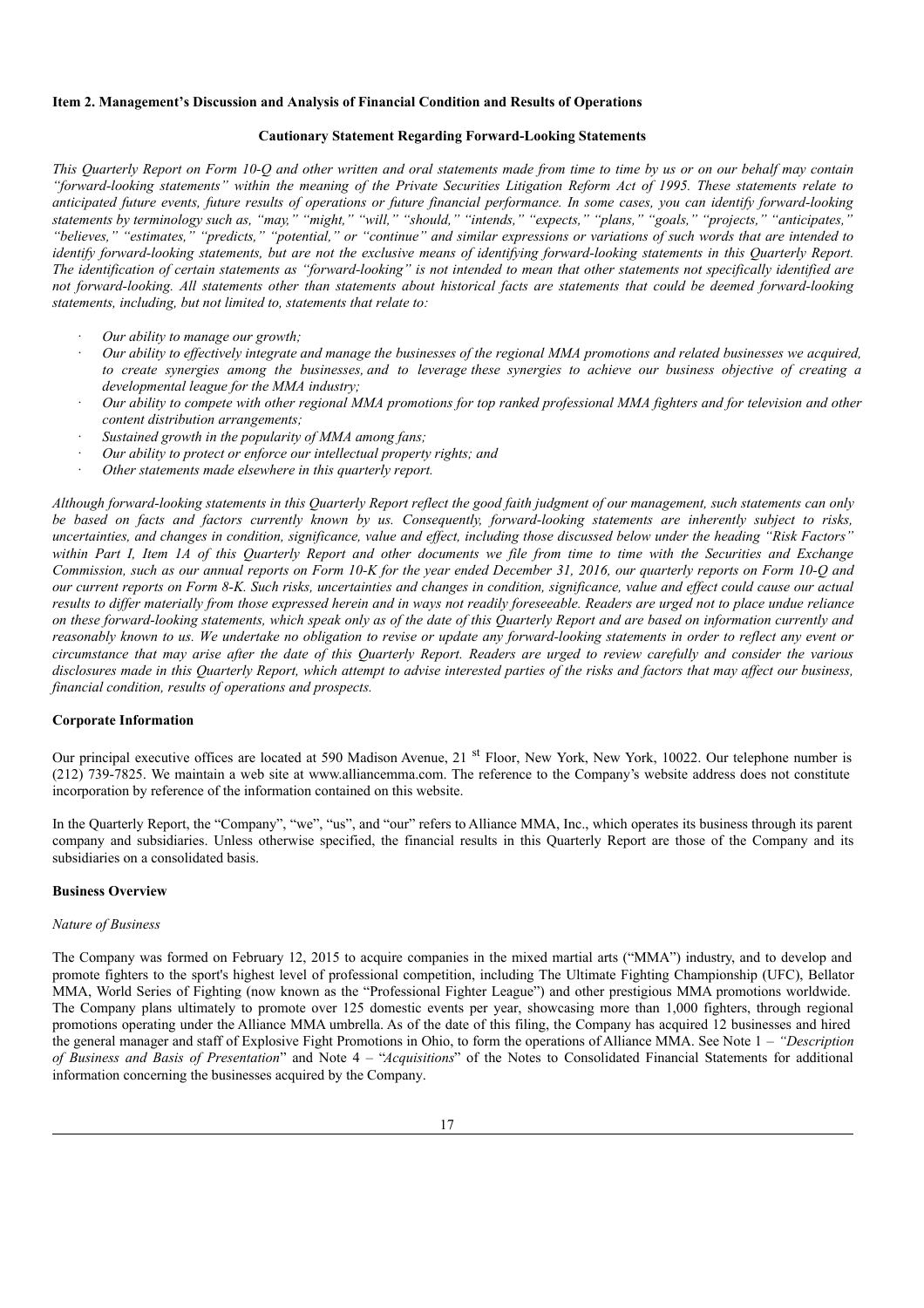## **Results of Operations - 3 Months Ended June 30, 2017**

#### *Revenues*

Our revenue is derived primarily from promotional activities including gate receipts, venue fees, food and beverage sales, merchandise sales, and local and regional sponsorships. Revenue from ticket sales is realized at the conclusion of the promotion. The majority of our ticket sales are made in cash which is collected prior to the start of the event. Sponsorship and venue fees are earned with the completion of the event and customers typically pay such fees within 60 days following the event. We generate additional revenue from ticket services from CageTix, fees earned through broadcast television advertising, internet streaming pay-per-view offerings, video production services from Alliance Sports Media, and from management commissions associated with fighter purses, third-party video pay-per-view sales, personal brand sponsorships and ancillary activities from SuckerPunch.

Revenue for the three months ended June 30, 2017 was \$1.1 million, compared to \$0 in the same period 2016 as the Company had not yet commenced operations until its IPO. During the second quarter 2017 the Company held 12 promotions resulting in \$710,000 of revenue. Net revenue from ticket services, electronic content distribution and video production totaled \$110,000, and revenue from fighter-related commission was \$294,000. We expect revenues to increase as we continue to acquire MMA promotions and enhance the revenue opportunities for our existing promotions and related businesses.

#### *Expenses*

General and administrative expenses decreased approximately \$106,000 to \$2.5 million for the three months ended June 30, 2017 compared to \$2.6 million in the same period of 2016. The second quarter 2016 General and Administrative expenses were composed of \$2.6 million of stock based compensation and \$27,000 mainly of travel expenses. Whereas the three months ended June 2017 reflect the integration and operation of the promotions we acquired during 2016 and 2017, and comprise primarily the following approximate expenditures:

- · \$1,049,000 of employee salary and benefits;
- \$241,000 in stock-based compensation;<sup>1</sup>
- \$546,000 of amortization of intangible assets: $1$
- \$33,000 of depreciation of fixed assets;<sup>1</sup>
- business-related travel of \$284,000;
- business insurance of \$44,000;
- sales and marketing expenses of \$181,000;
- IT-related expenses of \$51,000;
- · \$51,000 related to stock maintenance and listing fees, payroll services, postage and other general and administrative expenses; and
- \$30,000 in rent and leasehold expenses.

Professional and consulting expenses increased by \$186,000 compared to the quarter ended June 30, 2016, primarily as a result of an increase in accounting and auditing related expenses of \$42,000, legal fees of \$114,000 mainly related to the acquisitions and evaluation of potential acquisitions and legal fees to defend against purported class action lawsuits, public relations expense of \$51,000, SEC related fees of \$17,000 offset by a reduction in MMA consulting fees of \$38,000.

We believe professional and consulting expenses will continue to be a significant cost as we continue to evaluate and acquire companies.



<sup>1</sup> These expenses, totaling \$820,000 represent non-cash charges.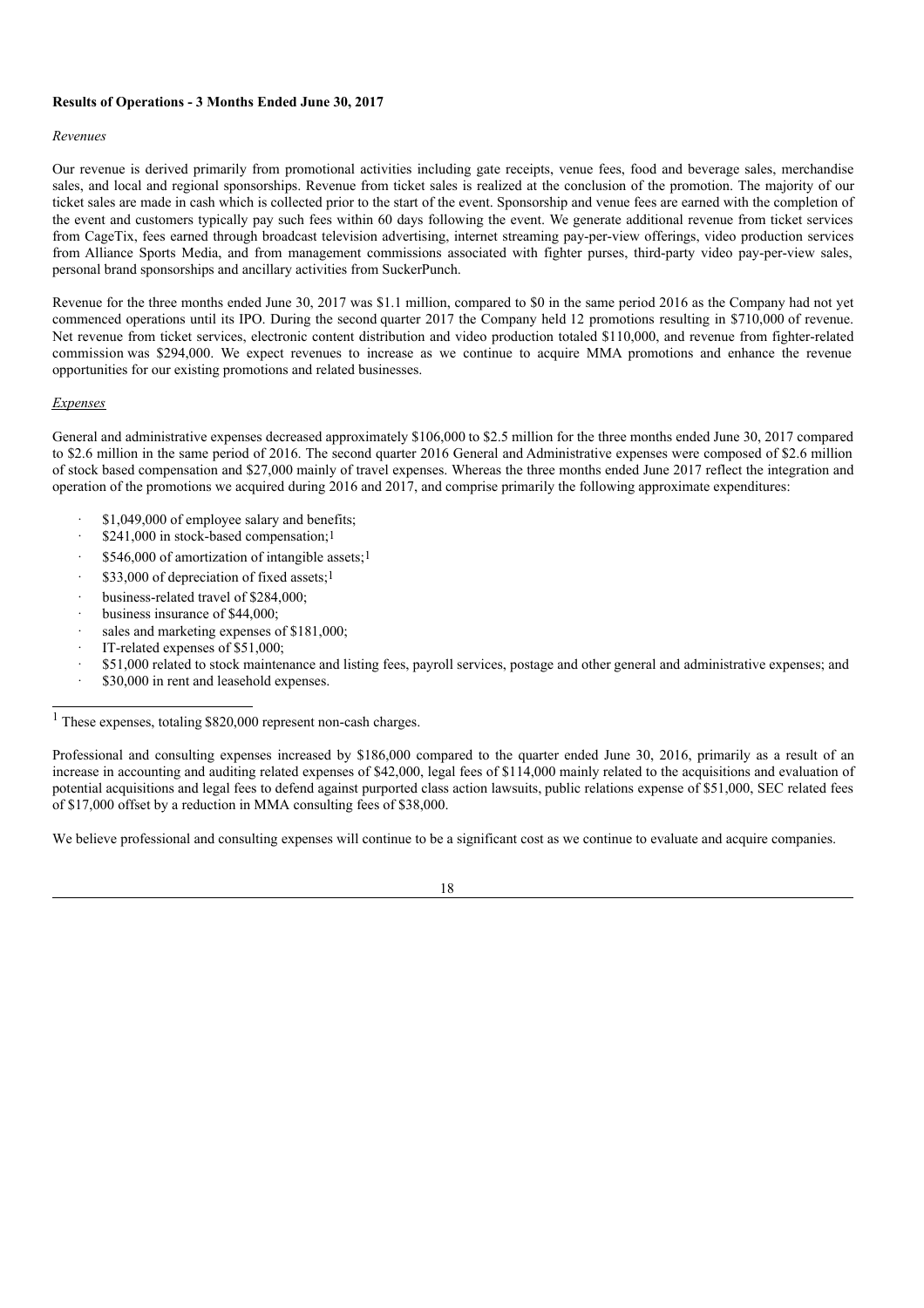## **Results of Operations - 6 Months Ended June 30, 2017**

#### *Revenues*

Revenue for the six months ended June 30, 2017 was \$1.9 million compared to \$0 in the same period 2016 as the Company had not yet commenced operations until it's IPO. During the six months ended June 30, 2017, the Company held 24 promotions resulting in \$1,216,000 of revenue. Net revenue from ticket services, electronic content distribution and video production totaled \$170,000, and revenue from fighter-related commissions was \$483,000. We expect revenues to increase as we continue to acquire MMA promotions and enhance the revenue opportunities for our existing promotions and related businesses.

## *Expenses*

General and administrative expenses increased approximately \$2.1 million to \$4.7 million for the six months ended June 30, 2017 compared to \$2.6 million in the same period of 2016. The six months ended June 30, 2016 General and Administrative expenses were comprised of \$2.6 million of stock-based compensation and \$42,000 mainly of travel and marketing costs. Whereas the six months ended June 30, 2017 reflect the integration and operation of the promotions we acquired during 2016 and 2017, and comprise primarily the following approximate expenditures:

- · \$1,940,000 of employee salary and benefits;
- · \$561,000 in stock-based compensation;1
- $$1,064,000$  of amortization of intangible assets;<sup>1</sup>
- · \$56,000 of depreciation of fixed assets;1
- business-related travel of \$440,000:
- business insurance of \$88,000;
- sales and marketing expenses of \$293,000;
- IT-related expenses of \$90,000;
- · \$127,000 related to stock maintenance and listing fees, payroll services, postage and other general and administrative expenses; and
- · \$60,000 in rent and leasehold expenses.

## <sup>1</sup> These expenses, totaling \$1,681,000 represent non-cash charges.

Professional and consulting expenses increased by \$512,000 compared to the six months ended June 30, 2016, primarily as a result of an increase in accounting and auditing related expenses of \$257,000, legal fees of \$215,000 mainly related to the acquisitions and evaluation of potential acquisitions and legal fees to defend against purported class action lawsuits, public relations expense of \$96,000, SEC related fees of \$19,000 offset a decrease of \$75,000 in MMA consulting fees.

We believe professional and consulting expenses will continue to be a significant cost as we continue to evaluate and acquire companies.

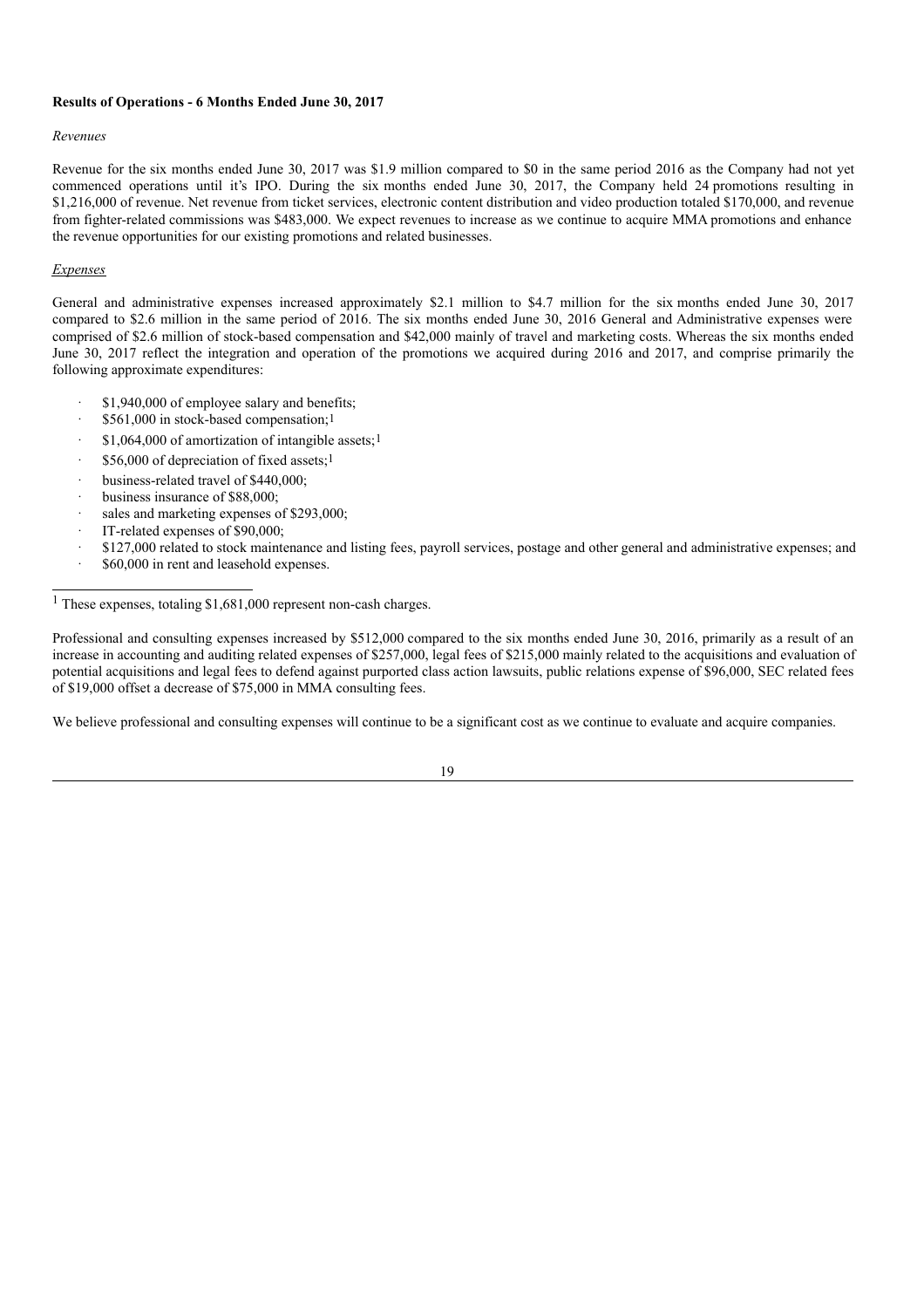## **Liquidity and Capital Resources**

Our primary sources of cash used in the six months ended June 30, 2017 have been the issuance of stock in our initial public offering, and the operation of the combined Alliance MMA businesses.

As of June 30, 2017, our cash balance was \$1.1 million, which consists primarily of cash on deposit with banks. Our principal uses of cash include the acquisition of regional promotions, the payment of operating expenses, and the acquisition of capital assets.

|                                             | Six Months Ended June 30, |  |            |
|---------------------------------------------|---------------------------|--|------------|
|                                             | 2017                      |  | 2016       |
| Consolidated Statements of Cash Flows Data: |                           |  |            |
| Net cash used in operating activities       | $(2,810,701)$ \$          |  | (245, 435) |
| Net cash used in investing activities       | (761, 262)                |  |            |
| Net cash provided by financing activities   |                           |  | 261,701    |
| Net (decrease) increase in cash             | (3.571.963)               |  | 16,266     |

Our primary need for liquidity is to fund the working capital needs of our business, our planned capital expenditures, the continued acquisition of regional promotions and related companies, and general corporate purposes. We have incurred losses and experienced negative operating cash flows since the inception of our operations in October 2016. We believe, however, that the successful implementation of our business plan, along with other actions we have taken and will continue to take, will improve our operating margins and address corporate overhead expenditures.

Since completing our IPO in October 2016, we have focused primarily on building out a domestic MMA platform, which is expected eventually to include a presence in the top 20 media markets. To date, we have created a persistent brand presence in eleven markets through the acquisition of nine promotional businesses along with the promotion of regional Alliance MMA events in two additional markets. We have also continued to develop our existing media library of live MMA events, and have built a professional corporate infrastructure that will support our long-term goals. These activities and investments in our business directly support our stated goal of promoting at least 125 regional MMA events annually.

To ensure that our capital needs are met over the next twelve months, in August 2017, we completed a capital raise of \$1.5 million through the placement of 1.5 million units which consist of one common share and warrant. We expect to raise additional capital in the amount of \$1.0 million during 2017.

Management is in final negotiations with multiple national sponsors and, on the basis of those negotiations, expects to receive at least \$500,000 in national sponsorship revenue during the next twelve months.

Additionally, we are in final discussions with national casinos to promote our MMA events at venues that would produce better margins through entertainment fees paid to the Company and, in certain cases, a reduction in event overhead through complimentary food and lodging for fighters and staff.

While many challenges associated with successfully executing our aggressive expansion plan exist, and while our historical operating results raise doubts with respect to our ability to continue as a going concern, we expect that our recent and anticipated financings, the continued implementation of our business plan and the expected increase in sponsorship revenue will provide sufficient liquidity and financial flexibility over the next twelve months. We cannot, however, predict with certainty the outcome of our actions to generate liquidity, including our success in raising additional capital or the anticipated results of our operations.

## **Operating Activities**

Cash used in operating our businesses was \$2.8 million for the six months ended June 30, 2017. For the six months ended June 30, 2016, we used approximately \$0.2 million of cash in preparing for our initial public offering and the acquisition of the Initial Business Units.

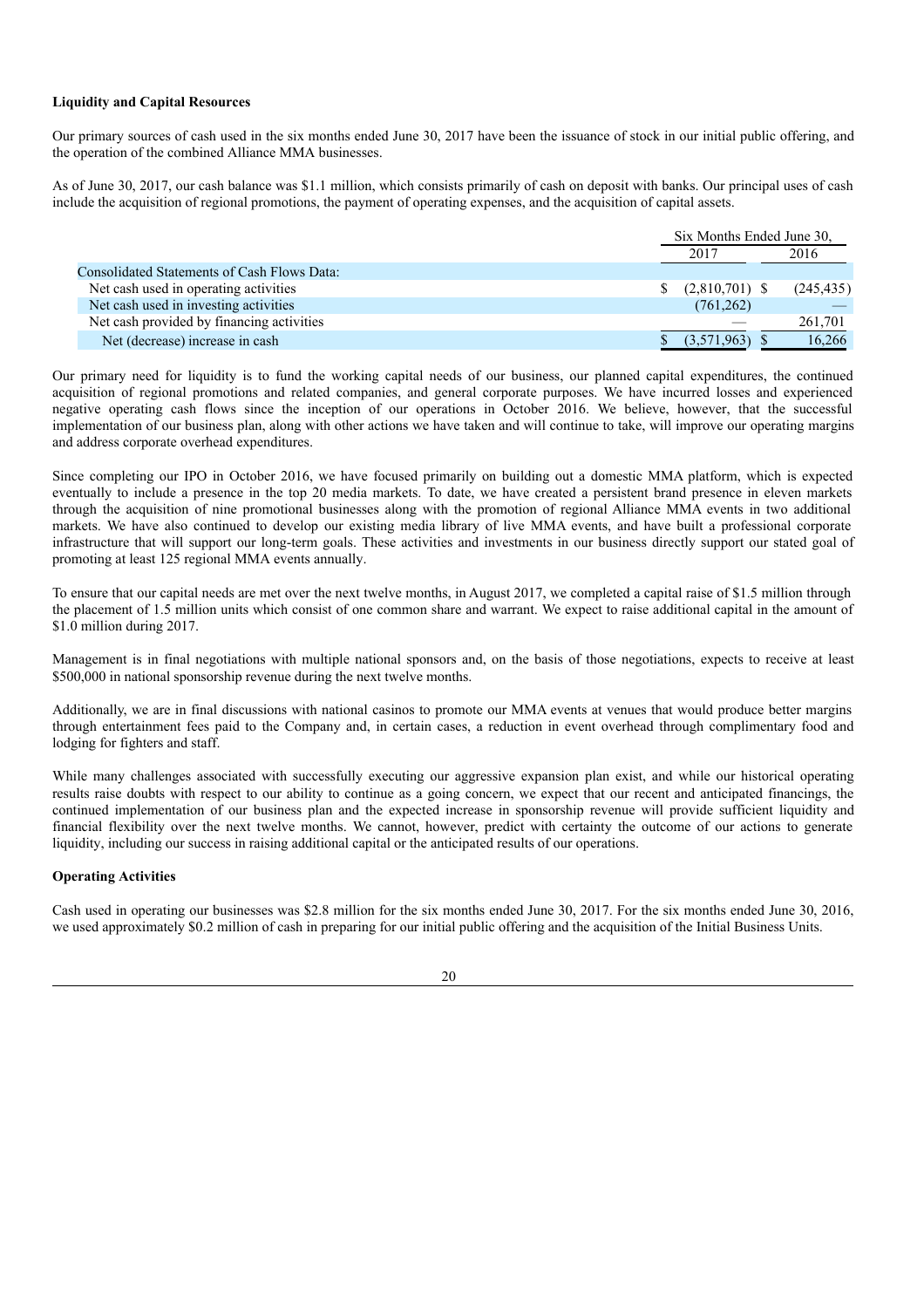Except for increases in costs related to the evaluation and acquisition of additional businesses (which will be offset by the revenues provided by such acquisitions), we do not anticipate a material increase in quarterly cash expenditures during the balance of 2017 unless we begin to acquire businesses at a faster pace. We expect it to take approximately twelve months from the date of acquisition to integrate the operations and cost structure of a promotion or other business, and produce the intended improvement in profitability.

## **Investing Activities**

Cash used in investing activities was \$0.8 million for the six months ended June 30, 2017, related to the acquisitions of SuckerPunch, Fight Time, NFC and Fight Club OC totaling \$0.6 million in the aggregate, the acquisition of a video library from Sheffield for \$25,000, and fixed asset purchases totaling \$0.1 million.

There were no investing activities during the six months ended June 30, 2016.

## **Financing Activities**

There were no financing activities for the six months ended June 30, 2017.

Cash provided by financing activities was \$0.3 million for the six months ended June 30, 2016, primarily related to borrowings under a note payable to a related party.

#### **Contractual Cash Obligations**

Our operating lease obligation represents the future minimum lease payments under non-cancelable facility operating lease.

See Note 5— "*Commitments and Contingencies*" of the Notes to Consolidated Financial Statements for additional detail.

## **Off-Balance Sheet Arrangements**

As of June 30, 2017, we did not have any off-balance sheet arrangements as defined in Item 303(a)(4)(ii) of Regulation S-K.

## **Critical Accounting Policies and Estimates**

During the six months ended June 30, 2017 there were no significant changes in our critical accounting policies with the exception of fighter commission revenue recognition policy. See Note 2 – *"Summary of Significant Accounting Policies* " of the Notes to the Condensed Consolidated Financial Statements for additional detail. For a discussion of our critical accounting policies and estimates, see Part II, Item 7 – *Management's Discussion and Analysis of Financial Condition and Results of Operations* in the Form 10-K.

#### **Recent Accounting Pronouncements**

See Note 2— *"Recent Accounting Pronouncements"* of the Notes to Condensed Consolidated Financial Statements for a full description of recent accounting pronouncements including the respective expected dates of adoption.

## **Item 3. Quantitative and Qualitative Disclosures About Market Risk**

We are a smaller reporting company as defined by Rule 12b-2 of the Exchange Act and are not required to provide the information under this item.

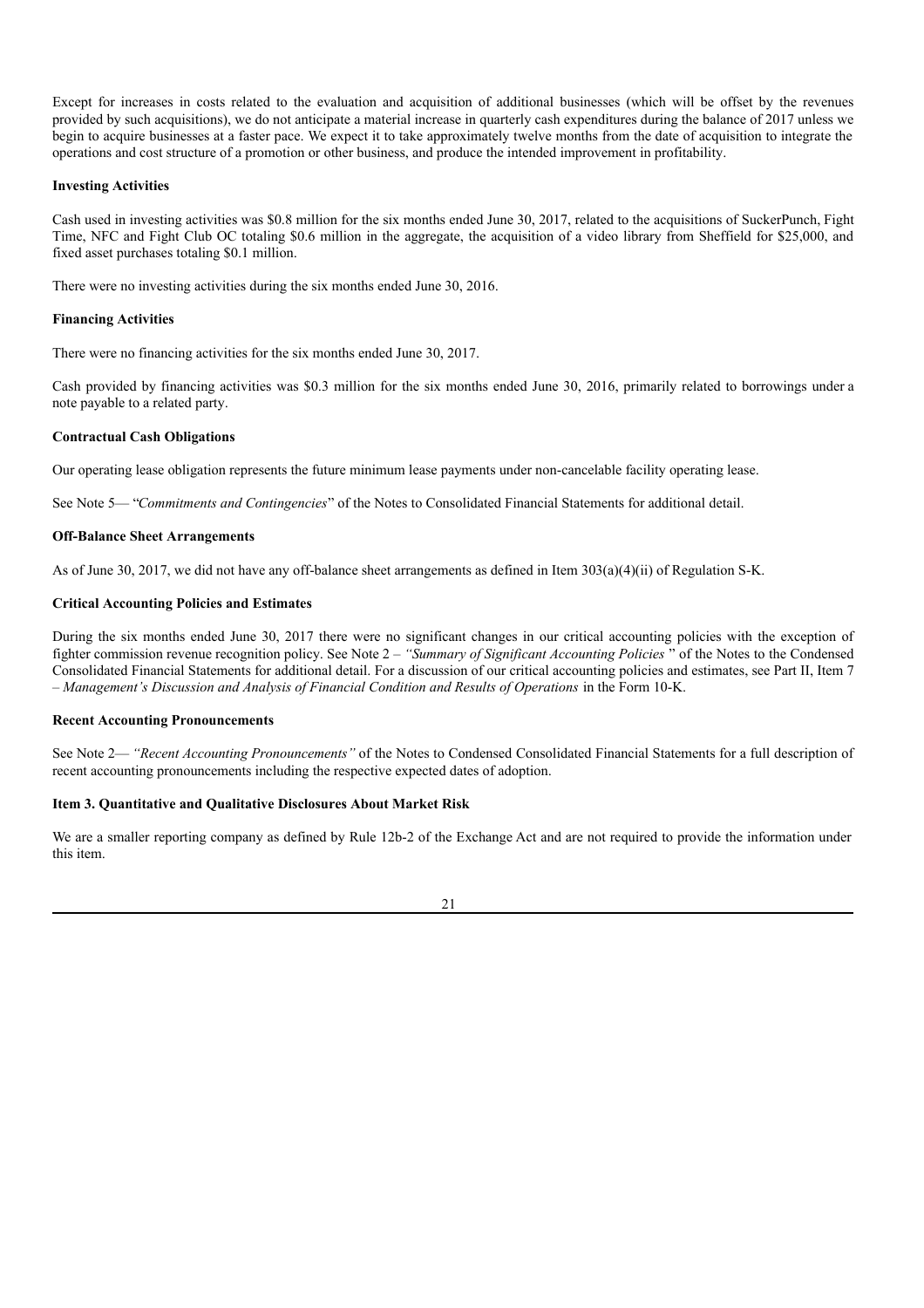#### **Item 4. Controls and Procedures**

#### **Evaluation of Disclosure Controls and Procedures**

Attached as exhibits to this Form 10-Q are certifications of the Company's Chief Executive Officer and Chief Financial Officer, which are required in accordance with Rule 13a-14 of the Securities Exchange Act of 1934, as amended (the "Exchange Act"). This "Controls and Procedures" section includes information concerning the controls and controls evaluation referred to in the certifications and should be read in conjunction with the certifications for a more complete understanding of the topics presented.

This Quarterly Report on Form 10-Q does not include a report of management's assessment regarding internal control over financial reporting or an attestation report of the company's registered public accounting firm due to a transition period established by rules of the Securities and Exchange Commission for newly public companies.

As we are an emerging growth company and a newly-public company with a limited operating history following the completion of our initial public offering in October 2016, we have only recently commenced implementing "disclosure controls and procedures" ("Disclosure Controls"), as such term is defined in Rules  $13a-15(e)$  and  $15d-15(e)$  under the Exchange Act, which are designed to ensure that information required to be disclosed by us in reports that we file or submit under the Exchange Act is recorded, processed, summarized, and reported within the time periods specified in Securities and Exchange Commission rules and forms, and that such information is accumulated and communicated to our management, including our Chief Executive Officer and our Chief Financial Officer, to allow timely decisions regarding required disclosure.

There are inherent limitations to the effectiveness of any system of disclosure controls and procedures. Accordingly, even effective disclosure controls and procedures can only provide reasonable assurance of achieving their control objectives. We conducted an evaluation of the effectiveness of our Disclosure Controls as of June 30, 2017, the end of the period covered by this Quarterly Report on Form 10-Q. The Disclosure Controls evaluation was done under the supervision and with the participation of management, including our Chief Executive Officer and Chief Financial Officer. Based upon this evaluation, our Chief Executive Officer and Chief Financial Officer concluded that, due to our limited financial and manpower resources, our Disclosure Controls were not effective as of June 30, 2017, such that the information required to be disclosed by us in reports filed under the Exchange Act is (i) recorded, processed, summarized and reported within the time periods specified in the SEC's rules and forms and (ii) accumulated and communicated to our management, including our Chief Executive Officer and our Chief Financial Officer, as appropriate to allow timely decisions regarding disclosure.

Management is in the process of determining how best to implement an effective system to ensure that information required to be disclosed in this Quarterly Report on Form 10-Q and subsequent filings to be submitted under the Exchange Act will be recorded, processed, summarized and reported accurately. Our management intends to develop procedures to address these issues to the extent possible given the limitations in our financial and manpower resources. No assurance can be made the implementation of these controls and procedures will be completed in a timely manner or that such controls or procedures will be adequate once implemented.

## **Change in Internal Control over Financial Reporting**

There has been no change in the Company's internal control over financial reporting, as defined in Exchange Act Rules 13a-15(f) and 15d-15(f), during the Company's most recent quarter that has materially affected, or is reasonably likely to materially affect, the Company's internal control over financial reporting.

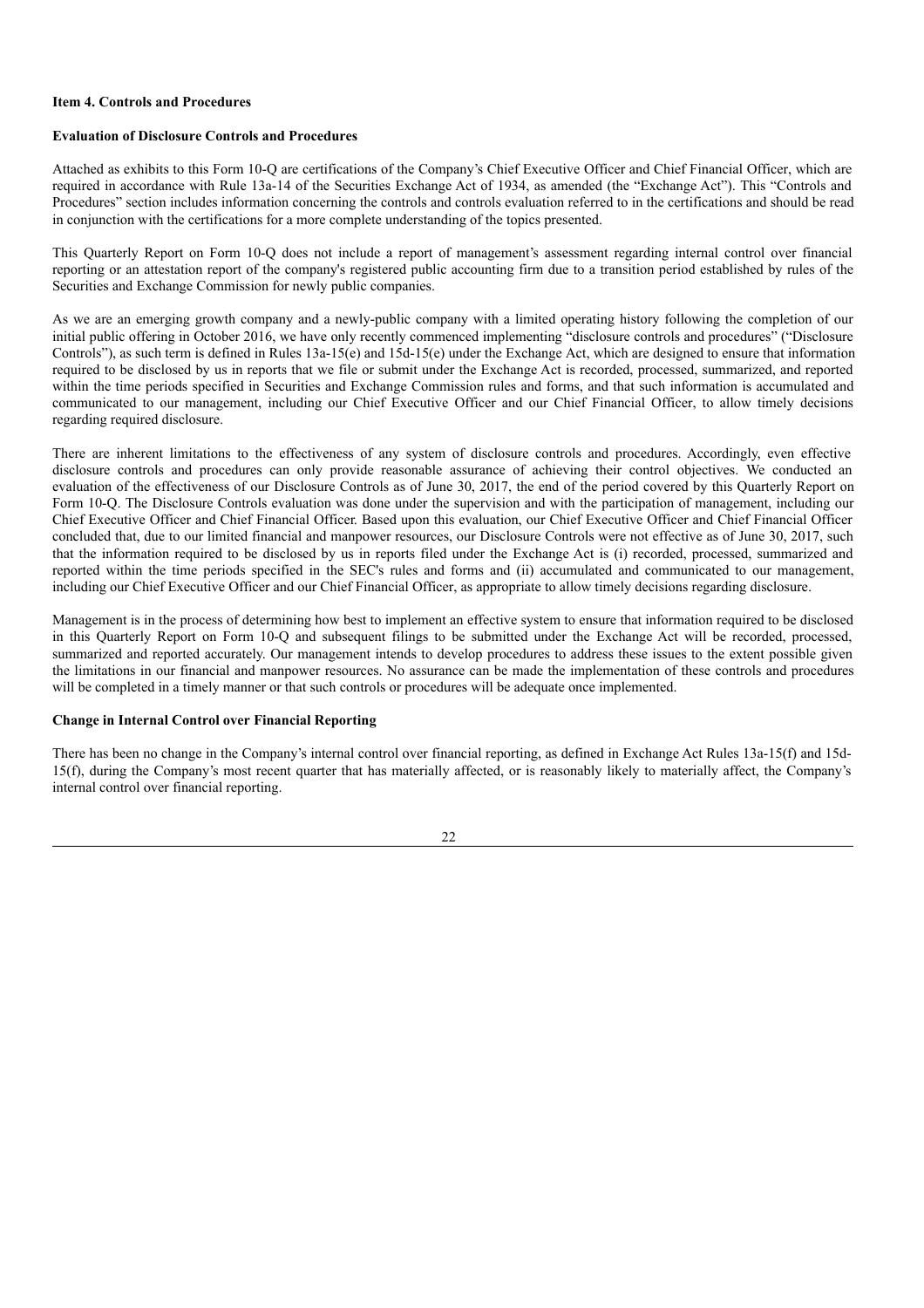## **PART II—OTHER INFORMATION**

## **Item 1. Legal Proceedings**

In the normal course of business or otherwise, we may become involved in legal proceedings. We will accrue a liability for such matters when it is probable that a liability has been incurred and the amount can be reasonably estimated. When only a range of possible loss can be established, the most probable amount in the range is accrued. If no amount within this range is a better estimate than any other amount within the range, the minimum amount in the range is accrued. The accrual for a litigation loss contingency might include, for example, estimates of potential damages, outside legal fees and other directly related costs expected to be incurred.

In April and May 2017, two purported securities class action complaints— *Shapiro v. Alliance MMA, Inc.*, No. 1:17-cv-2583 (D.N.J.), and *Shulman v. Alliance MMA, Inc.*, No. 1:17-cv-3282 (S.D.N.Y.)—were filed against the Company and certain of its officers in the United States District Court for the District of New Jersey and the United States District Court for the Southern District of New York, respectively. The complaints allege that the defendants violated certain provisions of the federal securities laws, and purport to seek damages on behalf of a class of shareholders who purchased the Company's common stock pursuant or traceable to the Company's initial public offering. In July 2017, the plaintiffs in the New York action voluntarily dismissed their claim. The court has not yet ruled on the motion by the claimants in the New Jersey case to be named lead plaintiffs.

We believe that the remaining claim is without merit and intend to defend against it vigorously. Based on the very early stage of the litigation, it is not possible to estimate the amount or range of possible loss that might result from an adverse judgment or a settlement of the case. The Company maintain directors and officers insurance and has notified its insurance carrier of the claims made against it.

## **Item 1A. Risk Factors**

There have been no material changes to the Risk Factors disclosed in the Company's Form 10-K that was filed with the Securities and Exchange Commission on April 17, 2017.

## **Item 2. Unregistered Sales of Equity Securities and Use of Proceeds**

Items  $2(a)$ ,  $2(b)$  and  $2(c)$  are not applicable.

## **Item 3. Defaults Upon senior Securities**

Not applicable.

**Item 4. Mine Safety Disclosures**

Not applicable.

## **Item 5. Other Information**

Not applicable.

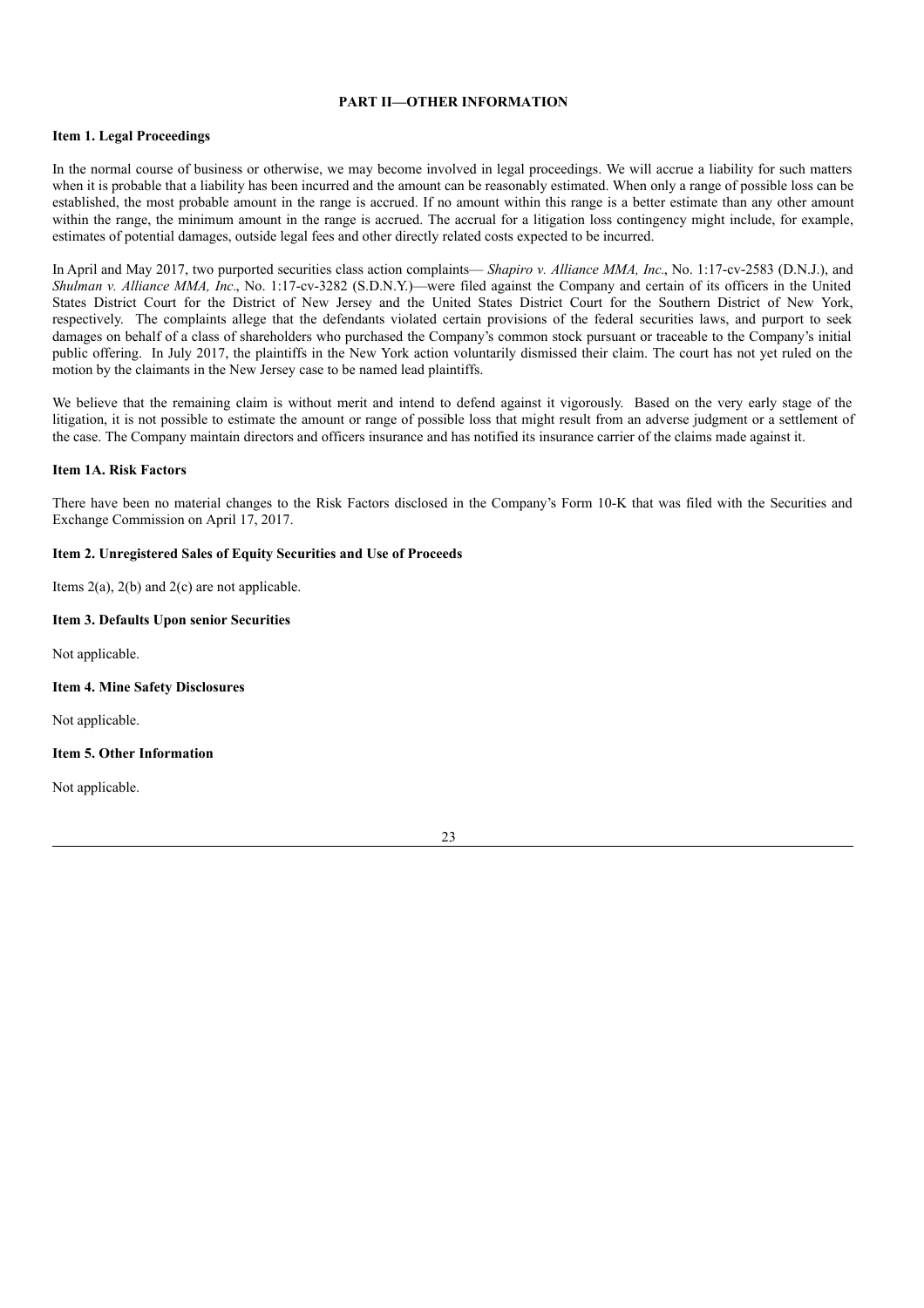## **Item 6. Exhibits.**

| <b>Exhibit</b><br>No.     | <b>Exhibit Title</b>                                                                                                                                          |
|---------------------------|---------------------------------------------------------------------------------------------------------------------------------------------------------------|
| $31.1*$                   | Certification of the Principal Executive Officer pursuant to Rule 13a-14(a) or 15d-14(a) of the Securities Exchange Act of<br>1934.                           |
| $31.2*$                   | Certification of the Principal Financial Officer pursuant to Rule 13a-14(a) or 15d-14(a) of the Securities Exchange Act of<br>1934.                           |
| $32.1(1)$ *               | Certification of the Principal Executive Officer pursuant to 18 U.S.C. Section 1350, as adopted pursuant to Section 906 of<br>the Sarbanes-Oxley Act of 2002. |
| $32.2(1)$ *               | Certification of the Principal Financial Officer pursuant to 18 U.S.C. Section 1350, as adopted pursuant to Section 906 of<br>the Sarbanes-Oxley Act of 2002. |
| 101.INS                   | XBRL Instance Document*                                                                                                                                       |
| 101.SCH                   | XBRL Taxonomy Extension Schema Document*                                                                                                                      |
| 101.CAL                   | XBRL Taxonomy Calculation Linkbase Document*                                                                                                                  |
| 101.LAB                   | XBRL Taxonomy Label Linkbase Document*                                                                                                                        |
| 101.PRE                   | XBRL Taxonomy Presentation Linkbase Document*                                                                                                                 |
| 101.DEF                   | XBRL Taxonomy Extension Definition Document*                                                                                                                  |
| $\star$<br>Filed Herewith |                                                                                                                                                               |

(1) The certifications on Exhibit 32 hereto are deemed not "filed" for purposes of Section 18 of the Exchange Act or otherwise subject to the liability of that Section. Such certifications will not be deemed incorporated by reference into any filing under the Securities Act or the Exchange Act.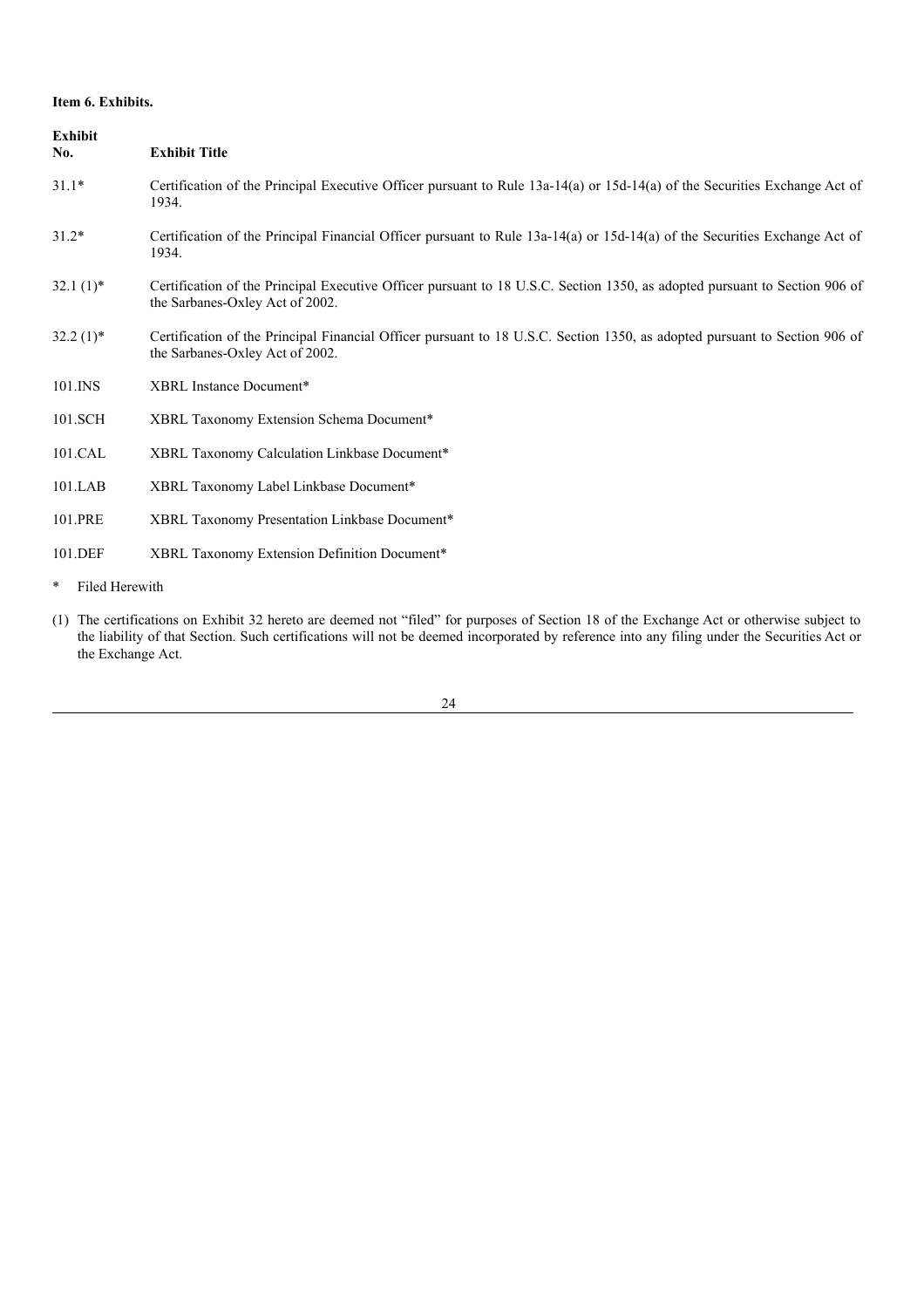## **SIGNATURES**

Pursuant to the requirements of the Securities Exchange Act of 1934, the registrant has duly caused this report to be signed on its behalf by the undersigned, thereunto duly authorized.

## **ALLIANCE MMA, INC**

Date: August 14, 2017 By: /s/ Paul Danner

Name: Paul Danner

Title: Chief Executive Officer (Principal Executive Officer)

By: /s/ John Price

Name: John Price Title: Chief Financial Officer (Principal Financial Officer) (Principal Accounting Officer)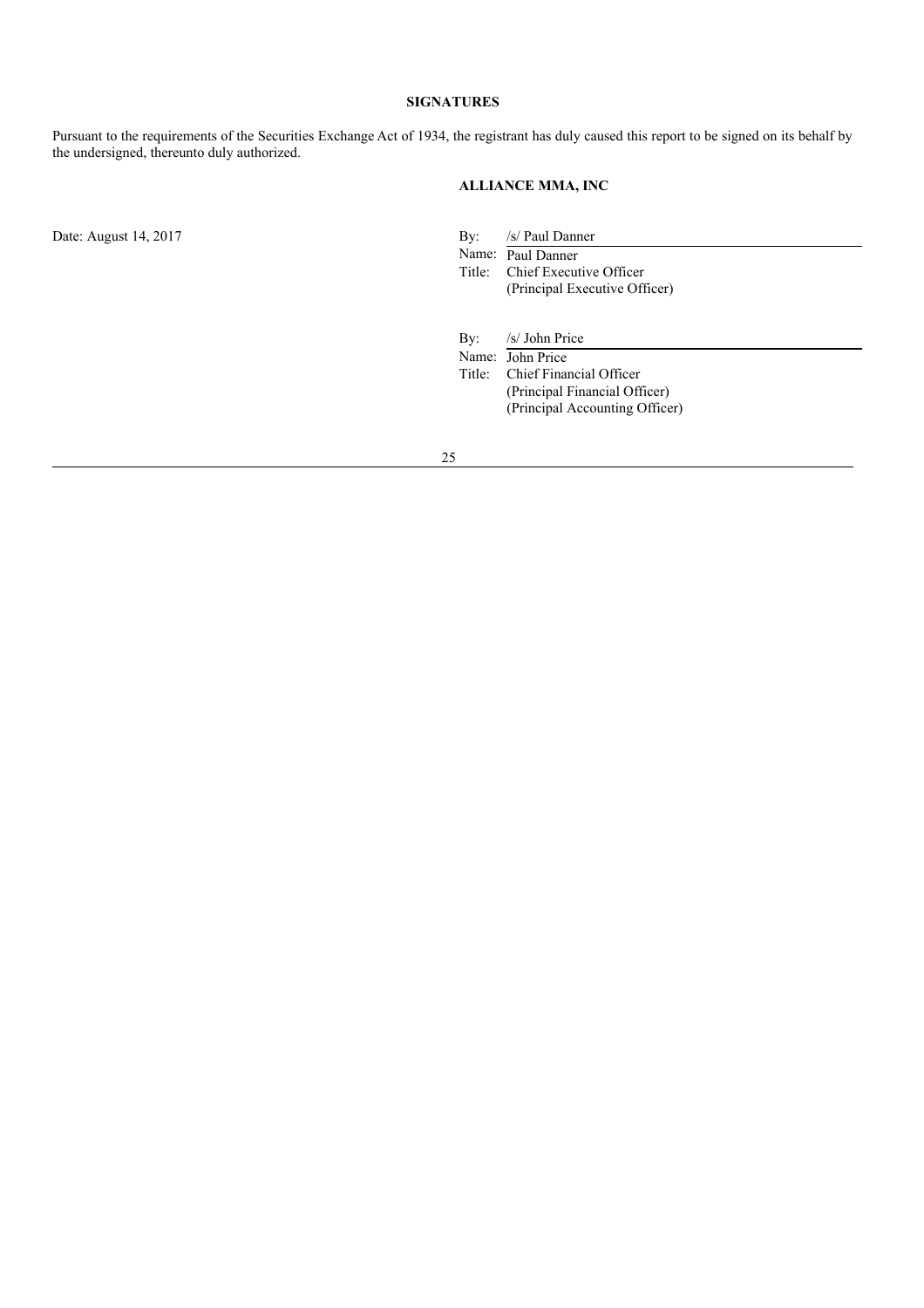## **CERTIFICATION**

I, Paul Danner, certify that:

- 1. I have reviewed this Quarterly Report on Form 10-Q of Alliance MMA, Inc.;
- 2. Based on my knowledge, this report does not contain any untrue statement of a material fact or omit to state a material fact necessary to make the statements made, in light of the circumstances under which such statements were made, not misleading with respect to the period covered by this report;
- 3. Based on my knowledge, the financial statements, and other financial information included in this report, fairly present in all material respects the financial condition, results of operations and cash flows of the registrant as of, and for, the periods present in this report;
- 4. The registrant's other certifying officer and I are responsible for establishing and maintaining disclosure controls and procedures (as defined in Exchange Act Rules 13a-15(e) and 15d-15(e)):
	- a) Designed such disclosure controls and procedures, or caused such disclosure controls and procedures to be designed under our supervision, to ensure that material information relating to the registrant, including its consolidated subsidiaries, is made known to us by others within those entities, particularly during the period in which this report is being prepared;
	- b) Evaluated the effectiveness of the registrant's disclosure controls and procedures and presented in this report our conclusions about the effectiveness of the disclosure controls and procedures, as of the end of the period covered by this report based on such evaluation; and
	- c) Disclosed in this report any change in the registrant's internal control over financing reporting that occurred during the registrant's most recent fiscal quarter (the registrant's fourth fiscal quarter in the case of an annual report) that has materially affected, or is reasonably likely to materially affect, the registrant's internal control over financial reporting; and
- 5. The registrant's other certifying officer and I have disclosed, based on our most recent evaluation of internal control over financial reporting, to the registrant's auditors and the audit committee of the registrant's board of directors (or persons performing the equivalent functions):
	- a) All significant deficiencies and material weaknesses in the design or operation of internal control over financial reporting which are reasonably likely to adversely affect the registrant's ability to record, process, summarize and report financial information; and
	- b) Any fraud, whether or not material, that involves management or other employees who have a significant role in the registrant's internal control over financial reporting.

Date: August 14, 2017 By: /s/Paul Danner

Paul Danner Chief Executive Officer (Principal Executive Officer)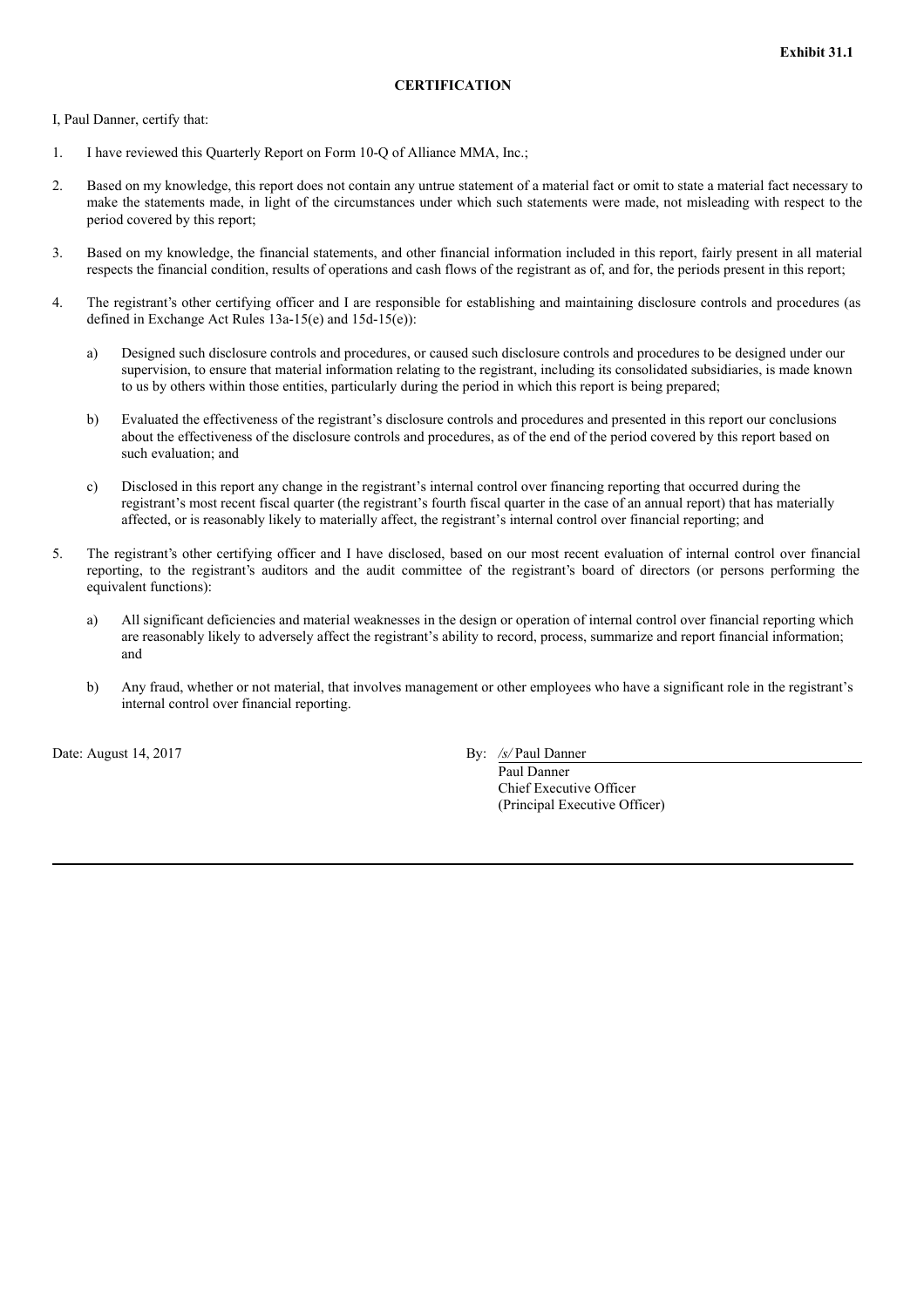## **CERTIFICATION**

I, John Price, certify that:

- 1. I have reviewed this Quarterly Report on Form 10-Q of Alliance MMA, Inc.;
- 2. Based on my knowledge, this report does not contain any untrue statement of a material fact or omit to state a material fact necessary to make the statements made, in light of the circumstances under which such statements were made, not misleading with respect to the period covered by this report;
- 3. Based on my knowledge, the financial statements, and other financial information included in this report, fairly present in all material respects the financial condition, results of operations and cash flows of the registrant as of, and for, the periods present in this report;
- 4. The registrant's other certifying officer and I are responsible for establishing and maintaining disclosure controls and procedures (as defined in Exchange Act Rules 13a-15(e) and 15d-15(e)):
	- a) Designed such disclosure controls and procedures, or caused such disclosure controls and procedures to be designed under our supervision, to ensure that material information relating to the registrant, including its consolidated subsidiaries, is made known to us by others within those entities, particularly during the period in which this report is being prepared;
	- b) Evaluated the effectiveness of the registrant's disclosure controls and procedures and presented in this report our conclusions about the effectiveness of the disclosure controls and procedures, as of the end of the period covered by this report based on such evaluation; and
	- c) Disclosed in this report any change in the registrant's internal control over financing reporting that occurred during the registrant's most recent fiscal quarter (the registrant's fourth fiscal quarter in the case of an annual report) that has materially affected, or is reasonably likely to materially affect, the registrant's internal control over financial reporting; and
- 5. The registrant's other certifying officer and I have disclosed, based on our most recent evaluation of internal control over financial reporting, to the registrant's auditors and the audit committee of the registrant's board of directors (or persons performing the equivalent functions):
	- a) All significant deficiencies and material weaknesses in the design or operation of internal control over financial reporting which are reasonably likely to adversely affect the registrant's ability to record, process, summarize and report financial information; and
	- b) Any fraud, whether or not material, that involves management or other employees who have a significant role in the registrant's internal control over financial reporting.

Date: August 14, 2017 By: /s/John Price

John Price Principal Financial Officer (Principal Accounting Officer)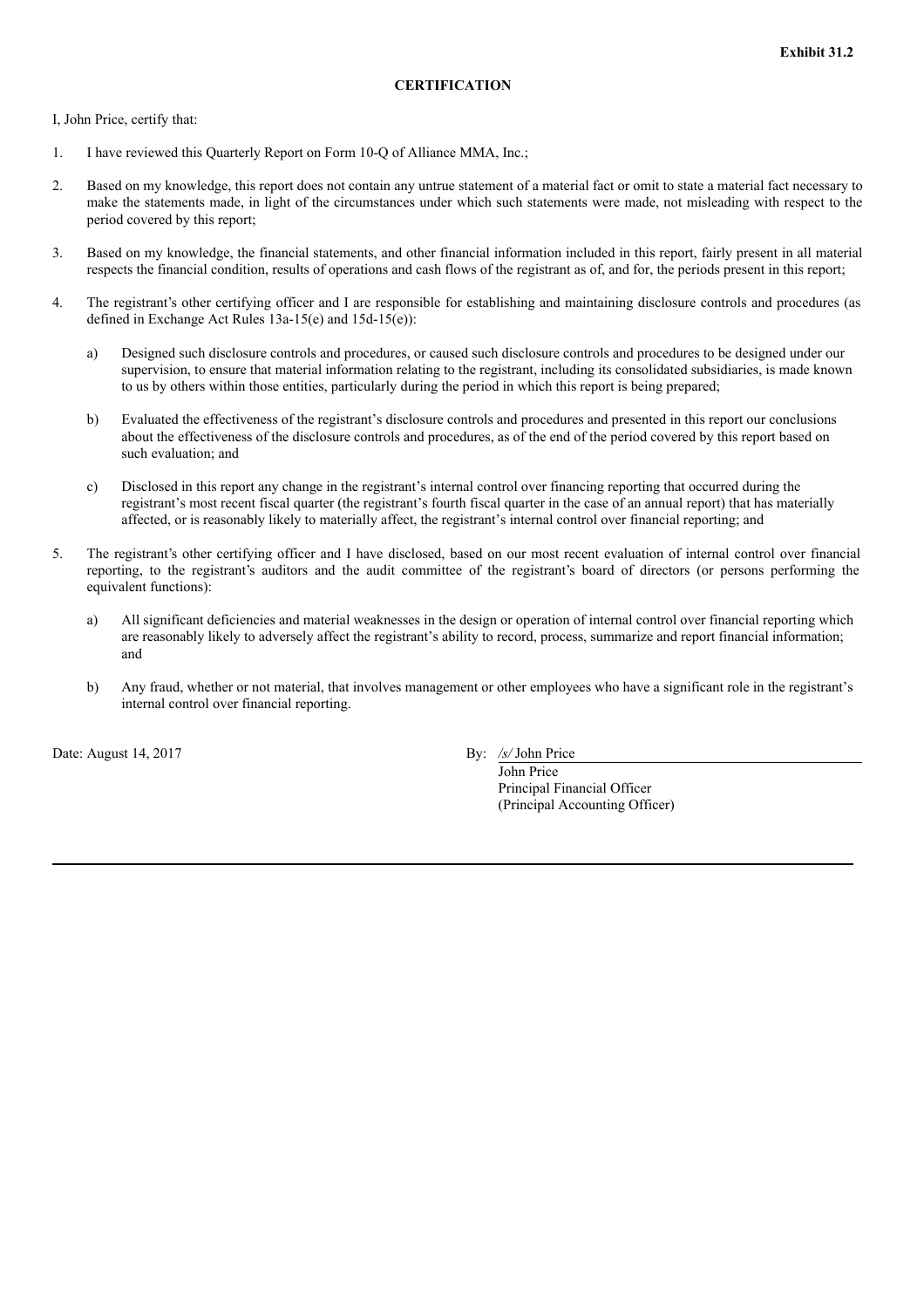#### **Certificate Pursuant to Rule 13a-14(b) of the Securities Exchange Act of 1934 and 18 U.S.C. Section 1350**

In connection with this Quarterly Report (the "Report") of Alliance MMA, Inc., a Delaware corporation (the "Company"), on Form 10-Q for the three months ended June 30, 2017, as filed with the U.S. Securities and Exchange Commission, I, Paul Danner, Principal Executive Officer, certify, pursuant to Rule 13a-14(b) of the Securities Exchange Act of 1934 and 18 U.S.C. Section 1350, as adopted pursuant to Section 906 of the Sarbanes-Oxley Act of 2002, that to my knowledge:

- (1) The Report fully complies with the requirements of Section 13(a) or 15(d) of the Securities Exchange Act of 1934, as amended; and
- (2) The information contained in the Report, fairly presents, in all material respects, the financial condition and results of operations of the Company.

Date: August 14, 2017 By: /s/Paul Danner

Paul Danner Chief Executive Officer (Principal Executive Officer)